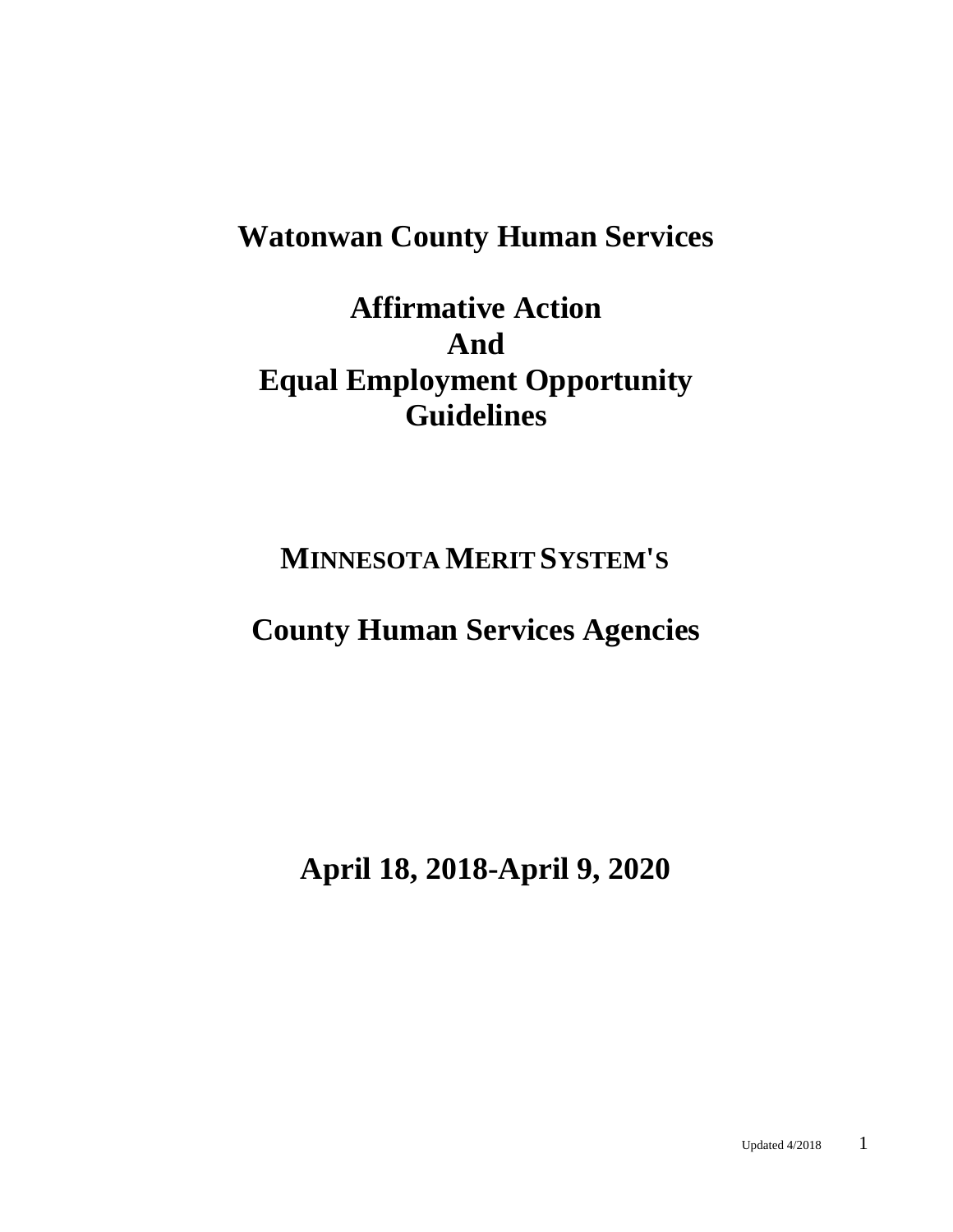# **TABLE OF CONTENTS**

| Introduction, Purpose, and Scope of Guidelines                                                                                                                                                                                                                                           | Page 3-4   |
|------------------------------------------------------------------------------------------------------------------------------------------------------------------------------------------------------------------------------------------------------------------------------------------|------------|
| Policies & Requirements<br>Prohibition of Discriminatory Treatment<br><b>Discrimination Complaint Handling</b><br>Prohibition of Discrimination Against People with Disabilities<br><b>Prohibition of Sexual Harassment</b><br>Affirmative Action in Appointment and Selection Decisions | Page 5-8   |
| Responsibilities, Duties, and Accountabilities<br>DHS Equal Opportunity and Access Division<br>Minnesota Merit System Personnel<br>County Agency's Director<br>Agency's Affirmative Action Liaison/Designee<br><b>Agency's Managers and Supervisors</b><br><b>Agency's Employees</b>     | Page 9-12  |
| Dissemination of Information<br>Internal<br>External                                                                                                                                                                                                                                     | Page 13    |
| Audit and Evaluation: Goals, Action Steps, and Timetables                                                                                                                                                                                                                                | Page 14    |
| Appendix I<br>Definitions<br><b>Revised Race/Ethnicity Categories</b>                                                                                                                                                                                                                    | Page 15-18 |
| Appendix II<br><b>Complaint of Discrimination Form</b><br>Employee Request for Reasonable Accommodation                                                                                                                                                                                  | Page 19-26 |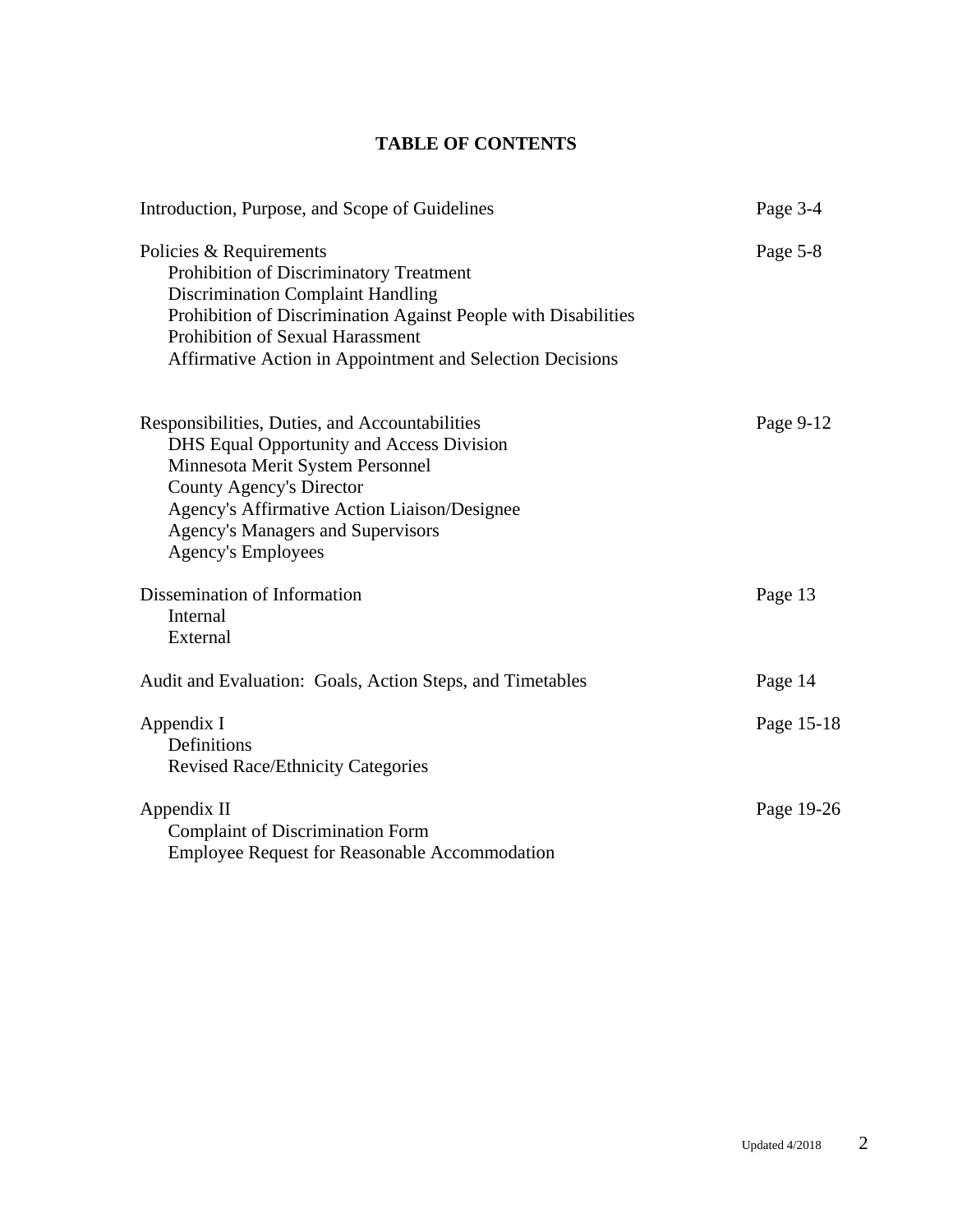# **MINNESOTA MERIT SYSTEM AFFIRMATIVE ACTION GUIDELINES: INTRODUCTION, PURPOSE, & SCOPE**

# **I. INTRODUCTION**

The Minnesota Merit System's (MMS) Affirmative Action and Equal Employment Opportunity Polices are administered by the Minnesota Department of Human Services (DHS) Equal Opportunity and Access division (EOAD).

# **A. PURPOSE**

The purpose of these Guidelines is to establish minimum affirmative action and equal employment opportunity standards, and provide consistent framework with regard to equal employment opportunity and affirmative action in MMS county/multi-county human services agencies. The Guidelines continues to request each MMS county/multi-county human services agency to adopt, revise, and or develop equal opportunity and affirmative action guidelines to ensure equal employment opportunity and affirmative action in MMS county/multi-county human services agency workforces.

# 1. POLICY

It is the policy of the Minnesota Merit System that county/multi county human services agencies conduct all employment practices without regard to race, color, political affiliation, creed, religion, national origin, disability, age, marital status, status with regard to public assistance, sex, membership or activity in a local commission, or sexual orientation. Equal employment opportunity under this policy includes, but is not limited to, the following: recruitment, examination, appointment, tenure, compensation, classification, promotion, or other activities in accordance with applicable federal, state, and local laws and regulations.

A program of affirmative action will be maintained to eliminate barriers to equal employment opportunity and to encourage the employment and advancement of qualified females and minorities when these groups are underrepresented in a county human service agency's workforce in any job category. Agencies are required to provide equal employment opportunities to, and encouraged to actively recruit, individuals with disabilities.

# 2. RESPONSIBILITIES

MMS county/multi county human services agency directors have overall responsibility for implementing the MMS equal employment opportunity and affirmative action guidelines throughout that agency. This includes establishing specific internal procedures that minimally meet the standards provided by the MMS guidelines.

# 3. ROLE OF DHS

The DHS EOAD Equal Opportunity and Access Division provides consultation, technical assistance, recruitment, training, and goal-setting review and monitoring of MMS human service agencies to ensure affirmative action and equal employment opportunity in these agencies.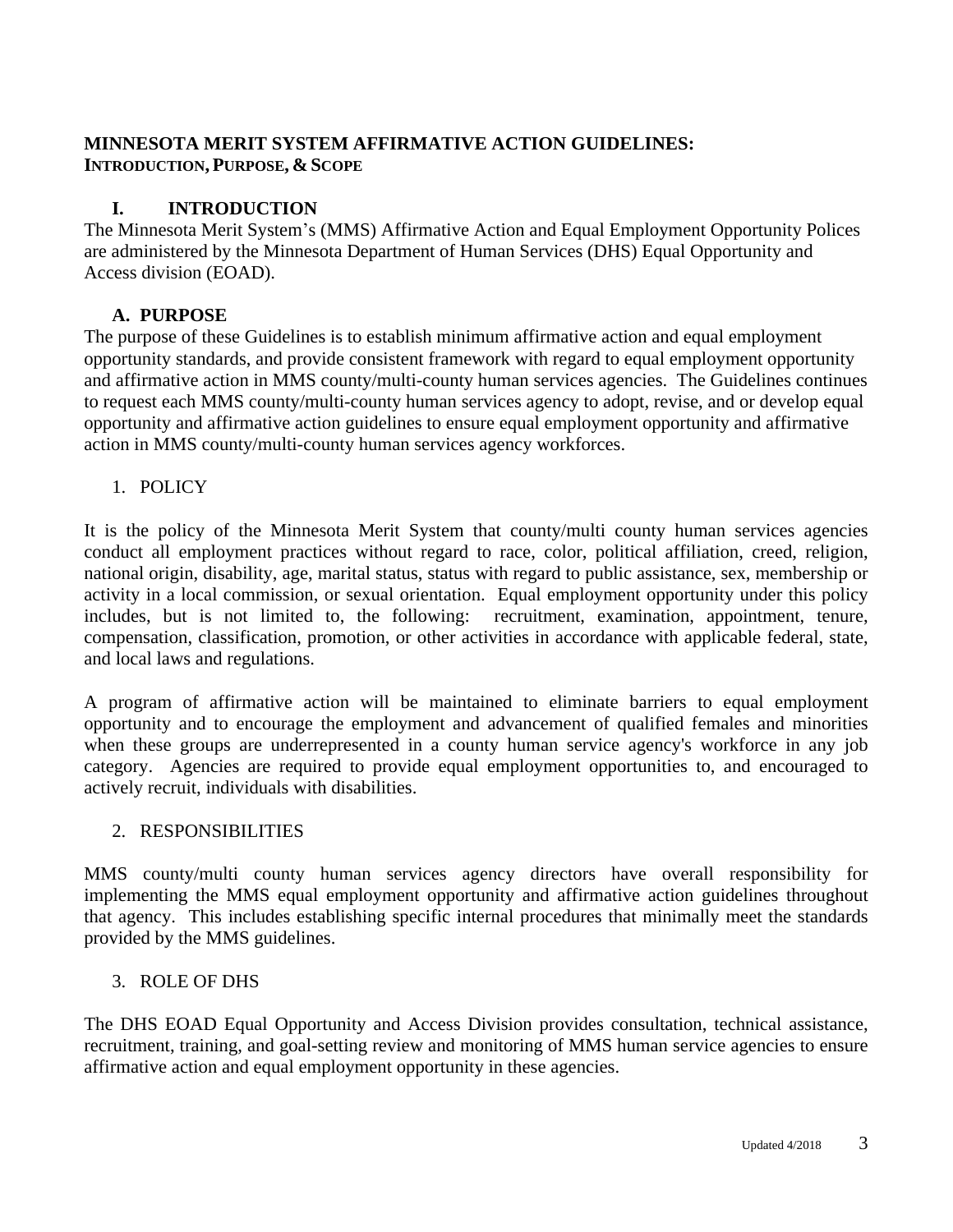### **II. SCOPE OF GUIDELINES**

All MMS county/multi county human services agencies must comply with equal employment opportunity and affirmative action guidelines. Any Minnesota county may choose to create a countywide affirmative action plan and have it approved by the Minnesota Department of Human Rights, which will issue a certificate of compliance for approved plans. Alternatively, a county/multi-county may choose to adopt the MMS equal employment opportunity and affirmative action guidelines in this bulletin for that county's human services agency.

Merit System Rules (Minnesota Rules, part 9575.0090, subpart 2a) require that each MMS human services agency have an affirmative action plan, which must contain the following:

- A policy defining and prohibiting discriminatory harassment, including sexual harassment.
- An internal discrimination complaint policy and procedure that includes notification of the Minnesota Department of Human Services' (DHS) Office for Equal Opportunity of complaints that are brought, and their resolution.
- Provision for appointment of a person to serve as liaison between the MMS county human services agency and the DHS Office for Equal Opportunity, and to have responsibility for implementation of the guidelines within the agency.
- Provision for notification of the DHS Office for Equal Opportunity of periodic hiring goals established by the county human services agency; and
- Provision for compliance with the Americans with Disabilities Act (ADA), Title I, which prohibits discrimination against disabled employees or job applicants.

Minnesota state law does not require that Minnesota counties have an affirmative action plan certified by the Minnesota Department of Human Rights in order to receive any state funds or engage in contracting with the state. Nevertheless, this does not exempt MMS county/Multi-County human services agencies from the requirements of the MMS rules, as indicated above.

# **III. MMS COUNTY/MULTI-COUNTY HUMAN SERVICES AGENCY Action Required**

Watonwan County Human Services has adopted the MMS system equal employment opportunity and affirmative action guidelines as our agency's equal opportunity and affirmative action plan and will implement the guidelines in our agency, including developing hiring goals where workforce disparities exist. Watonwan County will submit a letter indicating the adoption of the guidelines to DHS EOAD.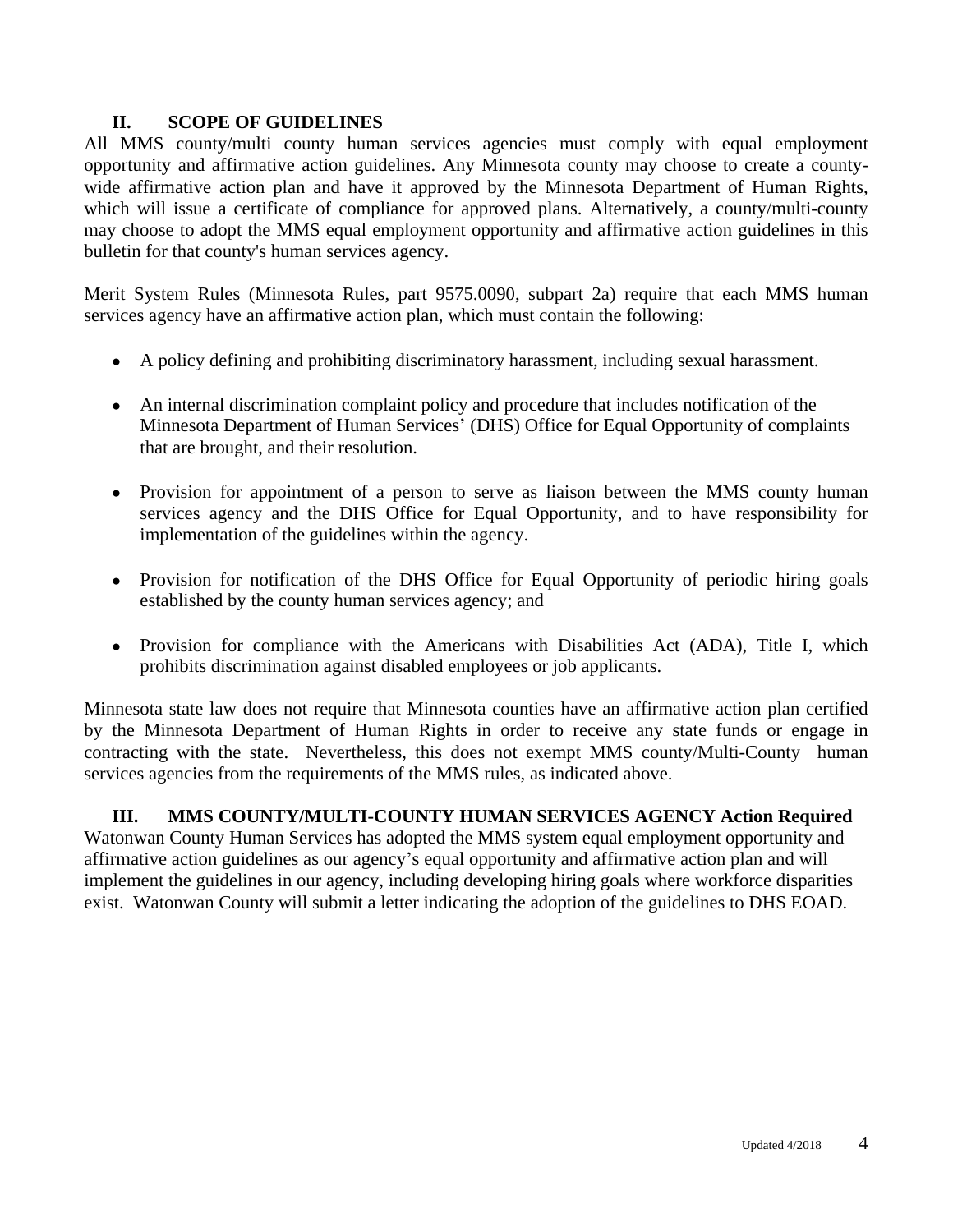# **IV. POLICIES AND REQUIREMENTS**

# **A. PROHIBITION OF DISCRIMINATORY TREATMENT**

**Purpose**: To establish a means for maintaining a work environment free of discriminatory treatment in Minnesota Merit System county human services agencies.

**Statement**: Watonwan County human services shall provide a work environment free of any form of discriminatory treatment, including harassment.

## **Authority**:

- United States Civil Rights Act of 1964, Title VII
- United States Equal Pay Act of 1963
- United States Age Discrimination in Employment Act of 1967
- United States Rehabilitation Act of 1973, Section 504
- Americans with Disabilities Act of 1990, Title I
- Americans with Disabilities Act Amendments Act of 2008
- United States Civil Rights Act of 1991
- Minnesota Human Rights Act
- Genetic Information Nondiscrimination Act of 2008, Title II
- MN Human Rights Act

# **B. DISCRIMINATION COMPLAINT HANDLING**

**Purpose:** To provide an internal option to employees who believes they were discriminated against because of race, color, political affiliation, creed, religion, national origin, disability, age, marital status, status with regard to public assistance, sex, membership or activity in a local commission, or sexual orientation.

**Statement**: While employees of Watonwan County human services have the right to file discrimination complaints with the Minnesota Department of Human Rights or other enforcement agencies at any time, complainants are urged to seek out internal administrative remedies first.

Anyone bringing an employment discrimination complaint shall do so without fear of reprisal, coercion, or intimidation.

Discrimination complaints and relevant investigative data and findings will all be handled in accordance with provisions of the Minnesota Data Practices Act, and the ADA, Title I.

The discrimination complaint handling process will minimally include:

- 1. A method to resolve both formal and informal complaints,
- 2. Notification of the DHS EOPD Equal Opportunity and Access Division and
- 3. A timely response to all complaints.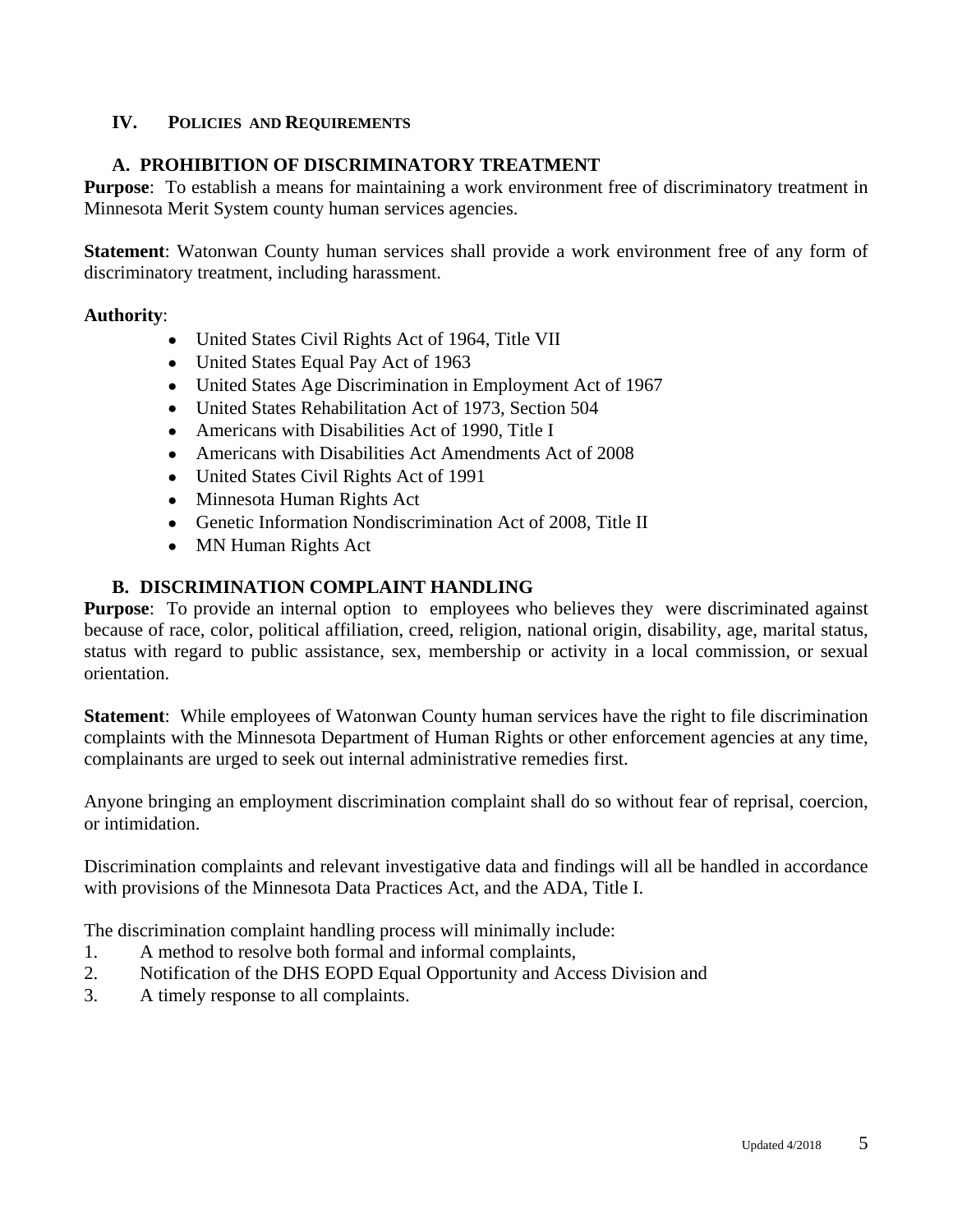## **Authority**:

- United States Civil Rights Act of 1964, Title VII
- United States Equal Pay Act of 1963
- United States Age Discrimination in Employment Act of 1967
- United States Rehabilitation Act of 1973, Section 504
- Americans with Disabilities Act of 1990, Title I
- Americans with Disabilities Act Amendments Act of 2008
- United States Civil Rights Act of 1991
- The Minnesota Human Rights Act
- The Minnesota Data Practices Act
- Genetic Information Nondiscrimination Act of 2008, Title II

# **C. PROHIBITION OF DISCRIMINATION AGAINST INDIVIDUALS WITH DISABILITIES**

**Purpose**: To provide work environments free of unlawful discrimination against applicants and employees with disabilities. Together the Americans with Disabilities Act (ADA) and the Americans with Disabilities Act Amendments Act of 2008 (ADAAA) extend federal civil rights protection to individuals with disabilities.

**Statement**: Watonwan County human services shall provide a work environment free of any form of unlawful discrimination. This includes removing barriers to application for employment and ensuring that qualified employees with disabilities are not discriminated against.

The most significant provisions of the ADA with regard to Watonwan County Human Services are included in Title I, which prohibit employers from discriminating against qualified individuals with disabilities in matters of employment, including the application and hiring process. The provisions in Title I of the ADA are broader in scope than, but similar to, the Minnesota Human Rights Act (Minnesota Statutes, chapter 363A), and to Section 504 of the federal Rehabilitation Act of 1973 and Volume 29 of the United States Code, section 794.

ADA regulations make clear that employers, including all state and local governments, must comply with the employment provisions of Title I. The ADA prohibits discrimination against an otherwise qualified individual with a disability with regard to the following:

- Job application procedures, including recruitment and advertising
- Hiring, firing, and advancement
- Compensation, training, and other terms, conditions, and privileges of employment such as tenure, layoff, leave, and employee benefits.

**Reasonable Accommodations:** If a person is qualified to perform the essential functions of a job except for limitations caused by a disability, the employer must consider whether or not that person could perform those functions with a reasonable accommodation.

An employer is required to accommodate a known disability of a qualified applicant or employee unless it would impose an undue hardship. Accommodations are determined by the specifics of the situation and provided on an individual basis.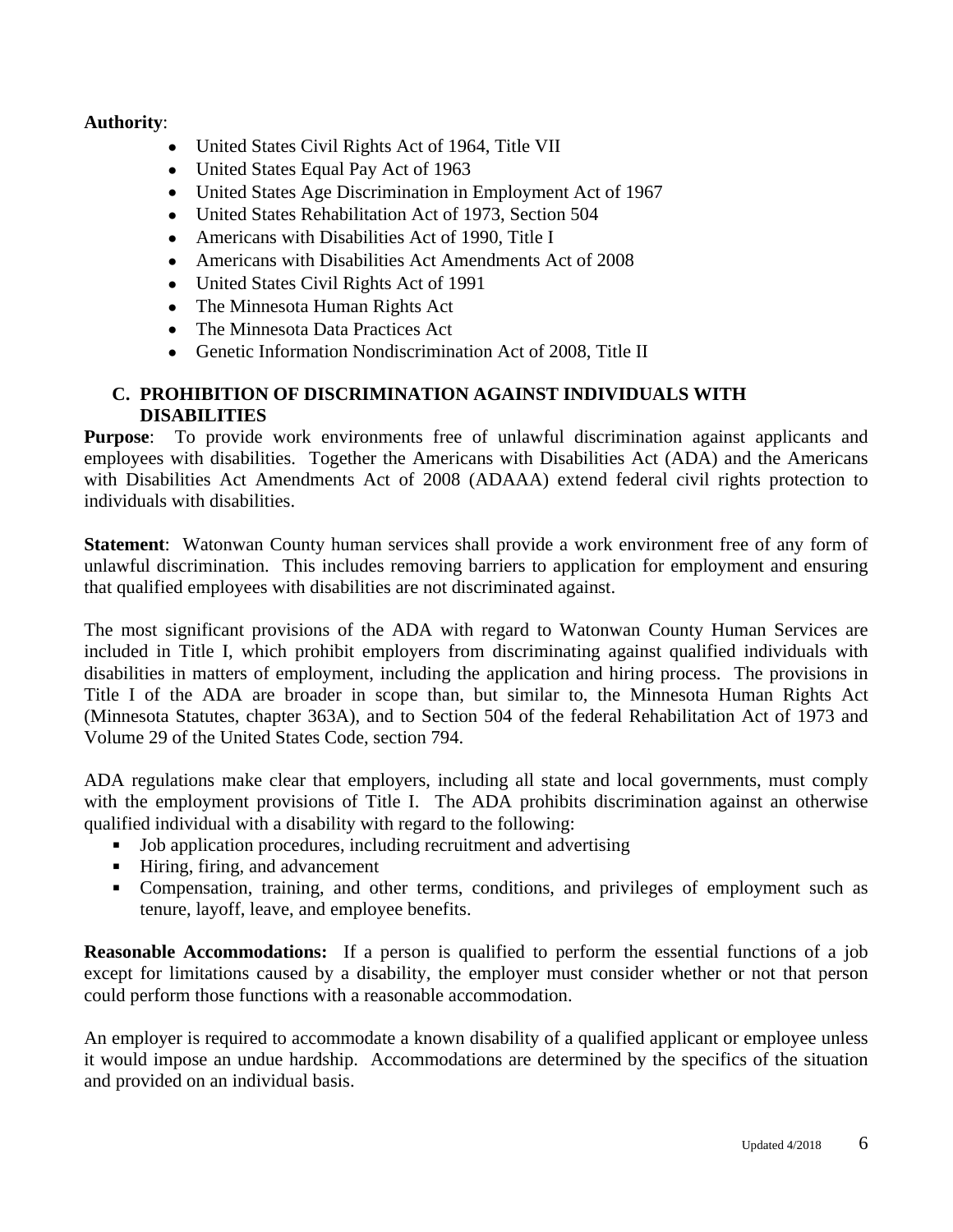**Interactive Process:** The action to accommodate is generally triggered by a request from an applicant or employee with a disability. However, in certain instances, an employer has an obligation to make inquiries about an individual's need for accommodation. For example, when an employer observes that an applicant or employee has a disability that may prevent him/her from understanding the need to request an accommodation, the employer should initiate discussion about the possible need for accommodation. If the individual with a disability cannot suggest an appropriate accommodation in such circumstances, the employer should work with the individual to identify an effective accommodation.

**Undue Hardship:** Deciding whether a request for a reasonable accommodation creates an undue hardship is determined on a case by case basis. If it is determined that a specific proposed or requested accommodation would impose an undue hardship on an employer, the employer is still obligated to identify another accommodation that would not impose a hardship. As long as an accommodation provides the person with the disability an equal opportunity to perform the essential functions of the job, and enjoy the benefits and privileges of employment that other employees have access to, the accommodation need not be the best accommodation available, nor must it be the accommodation desired by the individual with a disability.

**Threat to health and safety of others:** If an employer believes that an employee or applicant with a disability would constitute a direct threat to the health or safety of others, and that a reasonable accommodation to the person's disability would not eliminate the threat, the employer may determine that that individual is not/is no longer qualified to perform the duties of his/her job. Such a determination must be based on objective facts, and must be specific to the situation and the individual and cannot be based on speculation or the remote possibility of a threat or risk to the safety of others.

For a more detailed explanation of your obligations and responsibilities under the ADA, contact the United States Equal Employment Opportunity Commission (EEOC), or the United States Department of Justice's Civil Rights Division. Numerous publications explaining the ADA and its requirements are available from these agencies, and are online at their websites. You may also request technical assistance from the Minnesota Department of Human Service's Equal Opportunity and Access Division, and from the Minnesota Department of Human Rights. Contact information for all of these agencies is included in Appendix III of these guidelines.

# **Authority**:

- United States Rehabilitation Act of 1973, Section 504
- Americans with Disabilities Act of 1990, Title I
- Americans with Disabilities Act Amendments Act of 2008
- Minnesota Human Rights Act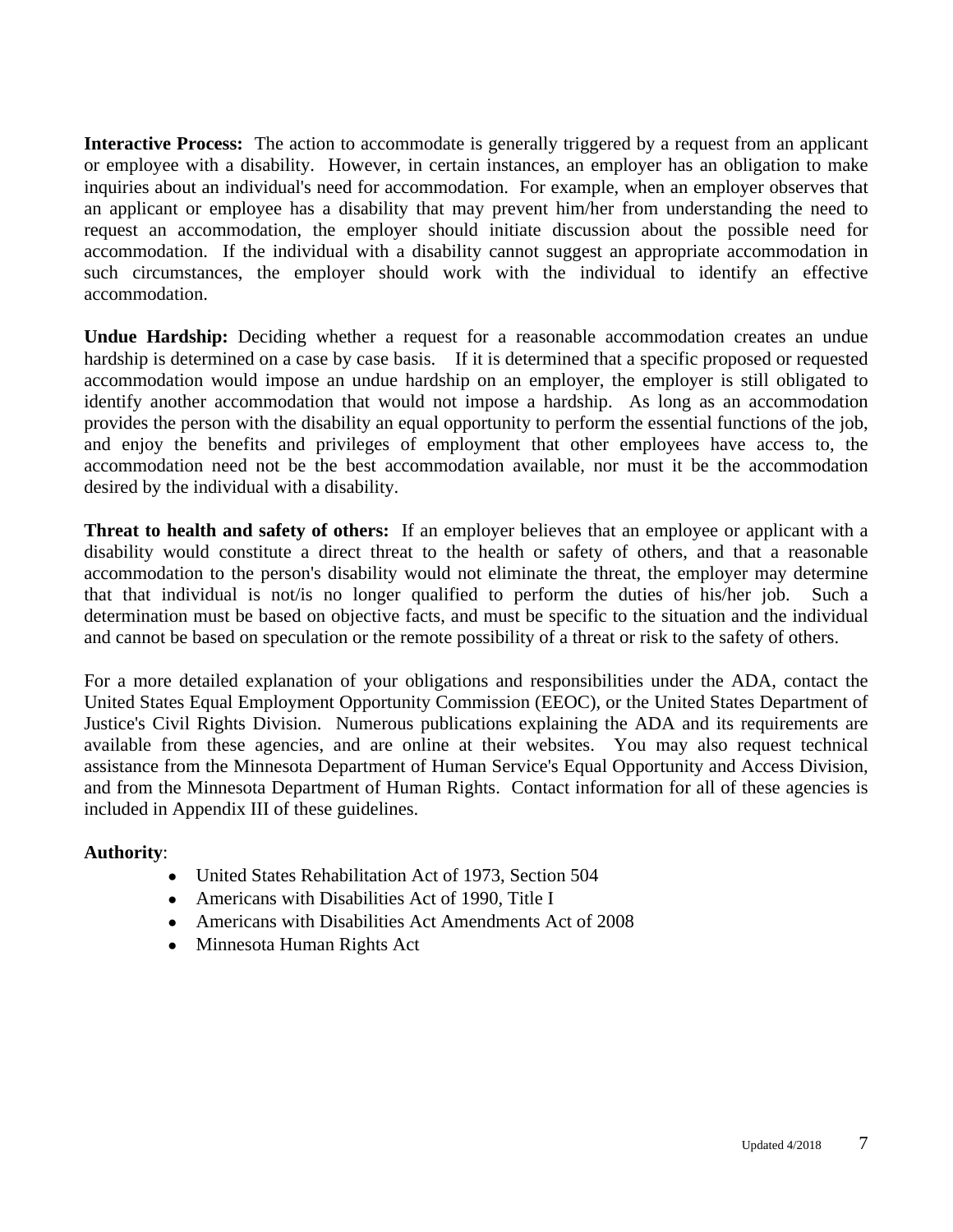# **D. PROHIBITION OF SEXUAL HARASSMENT**

**Purpose**: To establish a means for maintaining a work environment free of sexual harassment in Minnesota Merit System county/multi county human services agencies.

**Statement**: Watonwan county human services agencies shall provide a work environment free of any form of sexual harassment. Sexual harassment is a form of sex discrimination, and as such is covered under the same statutes as any kind of discriminatory treatment.

It is unlawful to harass a person (an applicant or employee) because of that person's sex. Sexual harassment can include unwelcome sexual advances, requests for sexual favors, and other verbal or physical harassment of a sexual nature.

Sexual harassment can also include offensive remarks about a person's sex. For example, it is illegal to harass a woman by making offensive comments about women in general. The harasser can be either a woman or a man, as can the victim. Same-sex sexual harassment has been recognized by the courts and is prohibited as is opposite-sex harassment.

Although the law doesn't prohibit simple teasing, offhand comments, or isolated incidents that are not very serious, harassment is illegal when it is so frequent or severe that it creates a hostile or offensive work environment or when it results in an adverse employment decision (such as the victim being fired or demoted, or involving employee's placement on administrative leave, deprivation of ability to take promotional exam, and loss of pay and opportunities for investigative or other job experience.)

The harasser can be the victim's supervisor in another area, a co-worker, or someone who is not an employee of the employer, such as a client or contractor.

# **Authority**:

- Civil Rights Act of 1964, Title VII
- Minnesota Human Rights Act

# **E. AFFIRMATIVE ACTION IN APPOINTMENT AND SELECTION DECISIONS**

**Purpose**: To establish affirmative action hiring goals are created and ensure they are considered when hiring decisions are made within job groups where a workforce disparity exists.

**Statement**: Watonwan County human services shall act affirmatively to recruit and hire a diverse workforce. When a vacancy occurs in a job group where a disparity exists, agencies shall utilize affirmative recruitment and hiring strategies to attempt to meet the workforce disparity. When fewer than three protected group candidates are on the eligible list, the Minnesota Merit System will use expanded certification to bring the number of eligible candidates certified to a total of three candidates from the protected group in which the disparity exists. The candidates certified shall be determined by their examination scores.

# **Authority**:

- Minnesota Statutes, section 256.012, subdivision 1
- Minnesota Rules, part 9575.0620, subpart 7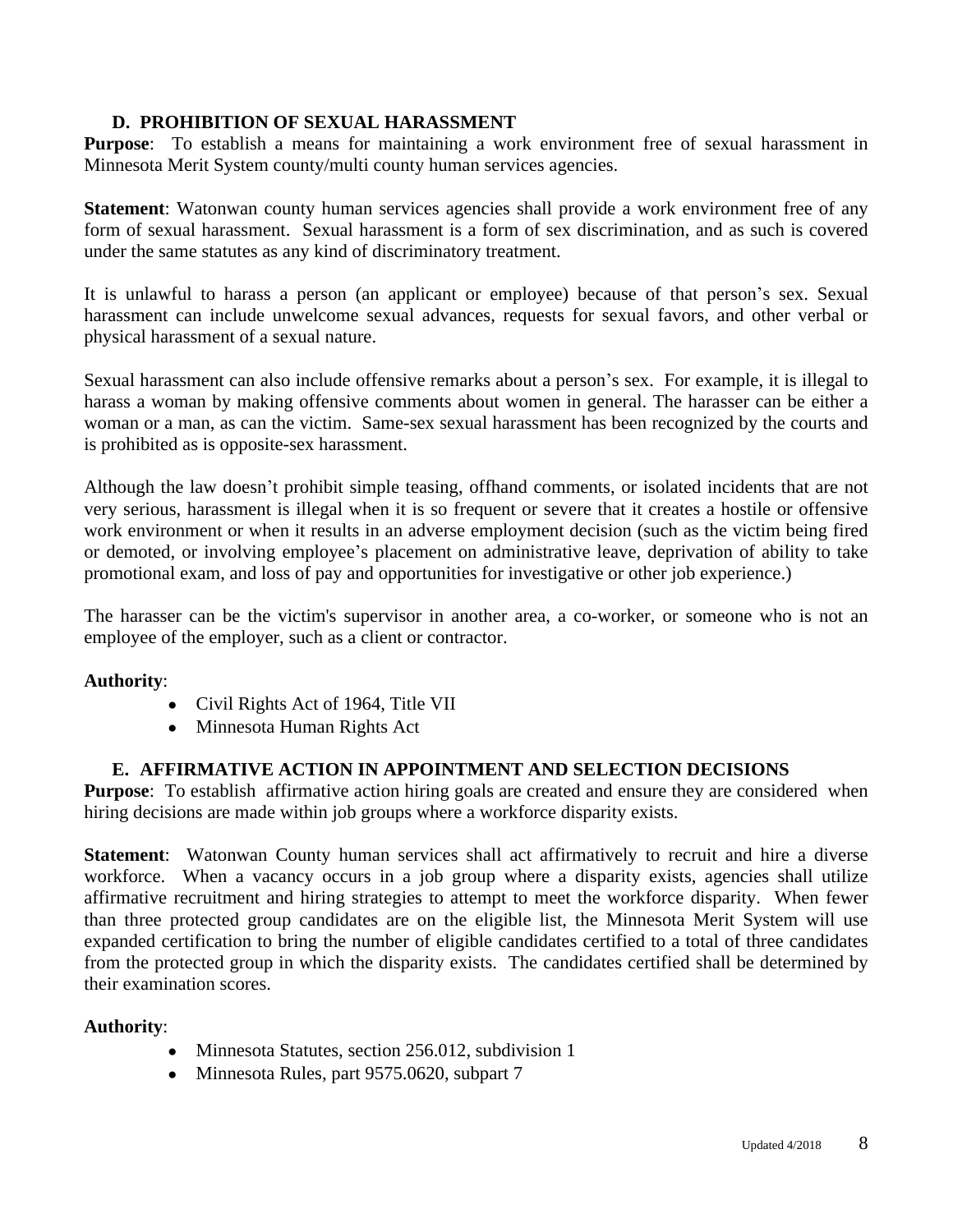## **V. RESPONSIBILITIES, DUTIES, & ACCOUNTABILITIES**

# **A. Equal Opportunity and Access Division at the Minnesota Department of Human Services 1. RESPONSIBILITIES**

Equal Opportunity and Access Division has oversight responsibility for and authority to monitor the Minnesota Merit System's equal employment opportunity and affirmative action efforts in order to ensure compliance with federal and state laws and the MMS rules.

# **2. DUTIES**

To monitor implementation of MMS county human services agencies' required affirmative action plans and their compliance with equal employment opportunity and affirmative action guidelines. To provide technical assistance, as requested, to MMS county human services agencies in the implementation of their affirmative action plans.

# **3.ACCOUNTABIILITY**

To the Commissioner of the Minnesota Department of Human Services.

# **A. Minnesota Merit System Personnel at Minnesota Department of Human Services**

# **1. RESPONSIBILITIES**

DHS Minnesota Merit System personnel have responsibility for ensuring that all assessment and selection processes are job-related, and that there are no barriers or hindrances to affirmative action and equal employment opportunity in MMS county/multi county human services agencies. They will also ensure that MMS county/multi county human services agencies have the opportunity to act affirmatively in hiring within job categories where there are disparities.

# **2. DUTIES**

- Publish job announcements for MMS county/multi county human services agency openings, maintain communication with organizations in targeted communities for recruitment purposes, and conduct recruitment for professional and managerial staff.
- Expand certification, as necessary, to include protected group applicants when a disparity exists in the job class for which the MMS county human services agency is hiring.
- Maintain a record of all competitive and promotional examination openings and appointments within agencies by gender, race, and disability.
- Review position descriptions and class specifications to ensure that they are accurate and that stated requirements are job-related.
- Ensure that selection processes are free of adverse impact.

#### **3.ACCOUNTABILITY**

To the Commissioner of the Minnesota Department of Human Services.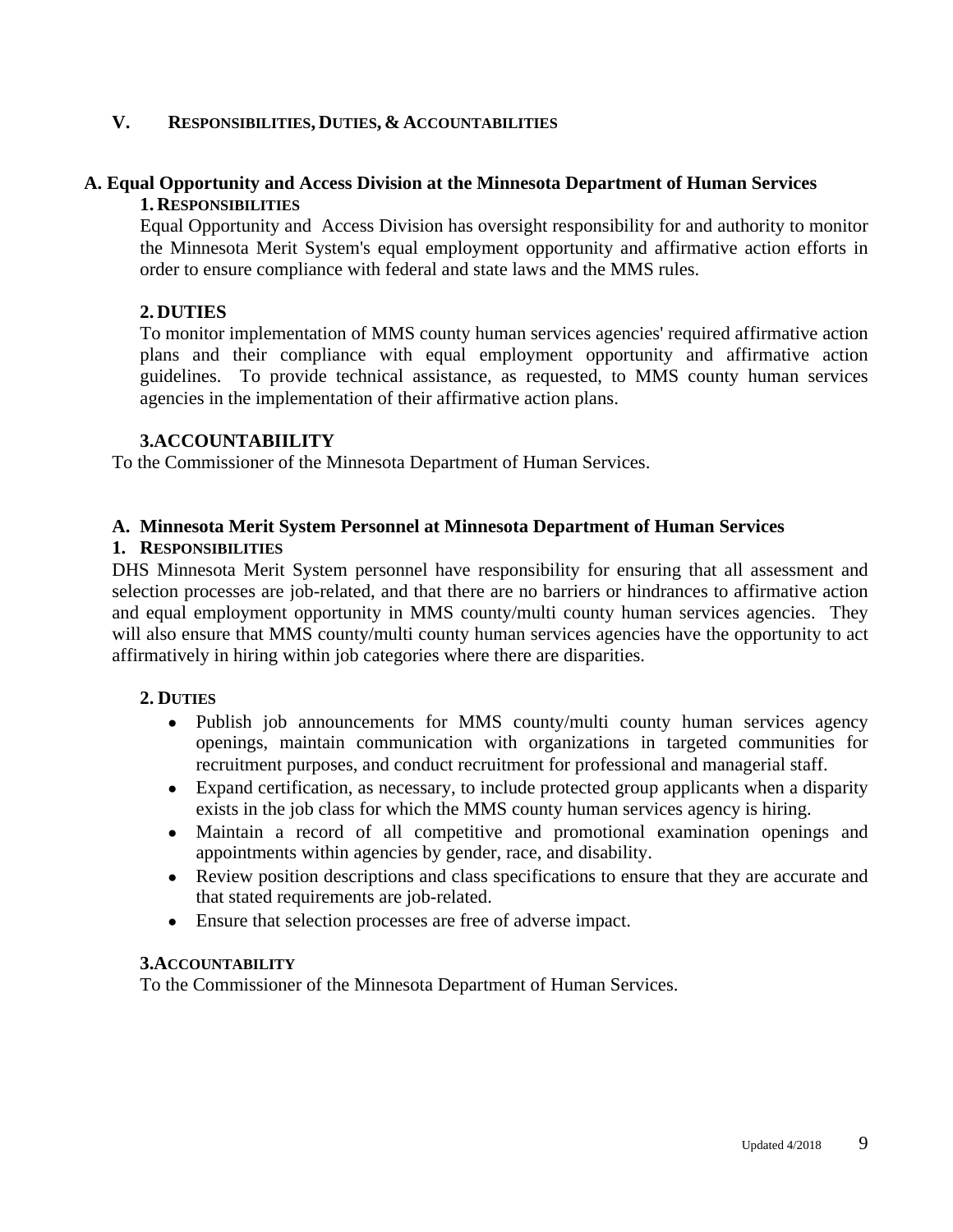# **B. WATONWAN COUNTY HUMAN SERVICES AGENCY DIRECTOR**

## **1. RESPONSIBILITIES**

The Watonwan County human services agency director has responsibility for ensuring the overall implementation of the agency's affirmative action and equal employment opportunity policies; and for compliance with fair employment practices; and with federal and state laws, and MMS rules.

# **2. DUTIES**

- Communicate and demonstrate a personal commitment to the agency's affirmative action and equal employment opportunity policies and to the MMS affirmative action guidelines.
- Set numerical hiring goals and develop action steps and timetables for recruiting and hiring women and minorities. Ensure that the agency actively recruits applicants with disabilities and provides equal employment opportunities.
- Notify the DHS EOAD Equal Opportunity and Access Division in January of each year of the agency's progress and of activities engaged in to achieve affirmative action hiring goals during the reporting period.
- Resolve internal complaints of discrimination, and notify the DHS OEPD Equal Opportunity and Access Division, in January of each year of all discrimination complaints brought by employees of the agency during the reporting period.
- Inform hiring supervisors of equal opportunity and affirmative action guidelines and encourage them to act affirmatively whenever an opportunity exists to hire a qualified protected group applicant into a job category where a disparity exists.
- Ensure that information about equal employment opportunity and affirmative action is disseminated to all MMS employees in the agency.
- Ensure that the workplace is free of discrimination.
- Designate a liaison to the DHS Equal Opportunity and Access Division and ensure that the liaison has the necessary information and knowledge to carry out the duties required of the liaison. The director will consult at least quarterly with the Affirmative Action/Equal Employment Opportunity (AA/EEO) liaison for the purpose of reviewing the status of equal employment opportunities and affirmative action needs in the agency, including any discrimination complaint activity

# **3.ACCOUNTABILITY**

To Watonwan County Commissioners.

# **C. WATONWAN COUNTY HUMAN SERVICES AGENCY AFFIRMATIVE ACTION LIAISON/DESIGNEE (Director)**

# **1. RESPONSIBILITIES**

The Watonwan County human services agency affirmative action liaison or designee has responsibility for ensuring compliance with MMS equal employment opportunity and affirmative action guidelines on a daily basis. The liaison will act in an advisory capacity to the agency director with regard to equal employment opportunities and affirmative action. The liaison will monitor the agency's affirmative action and equal employment opportunity efforts to ensure compliance with federal and state laws and with MMS rules.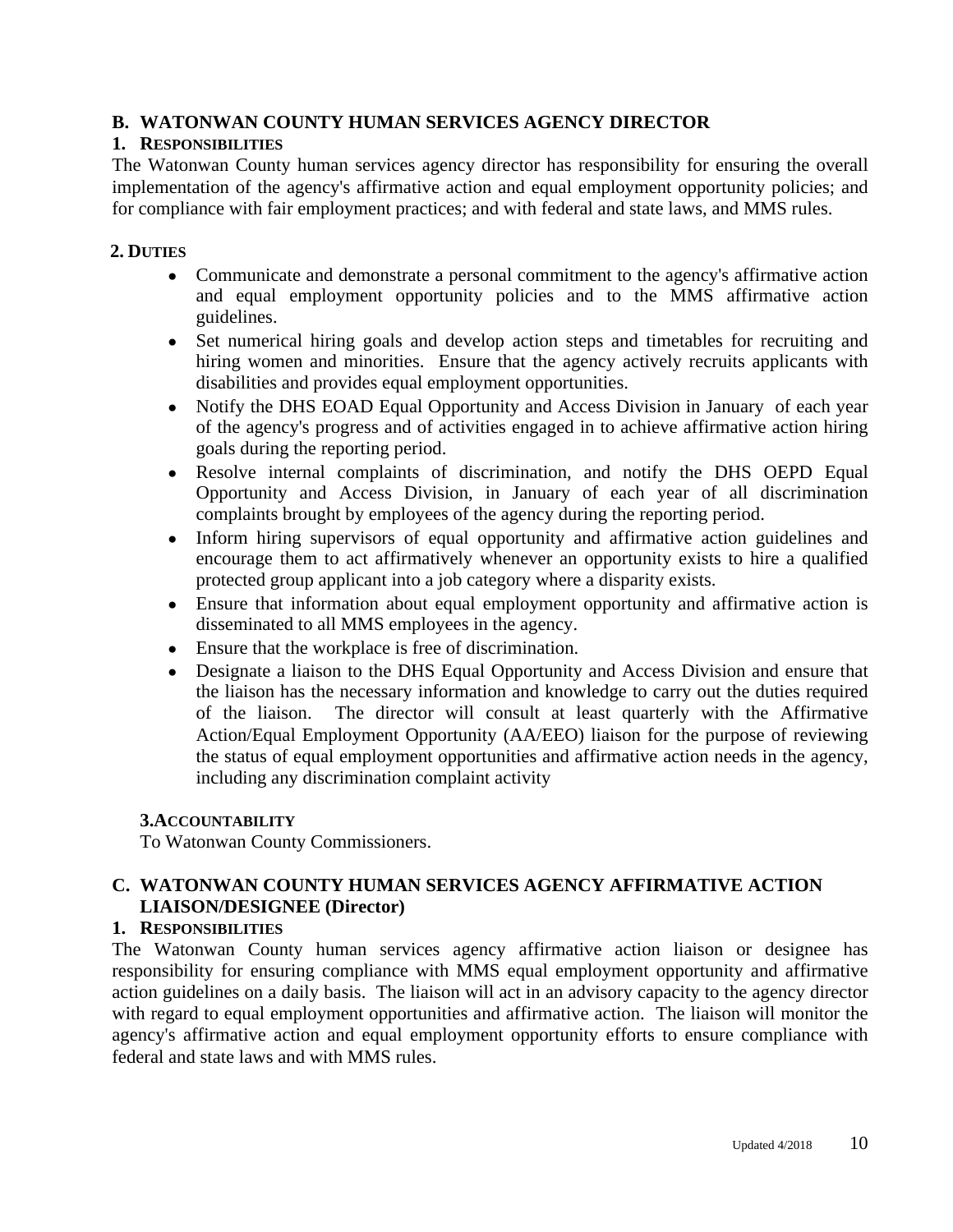# **2. DUTIES**

- Develop an equal employment opportunity and affirmative action policy statement and an affirmative action plan consistent with those policies.
- Implement the affirmative action plan, including:
	- o the internal and external dissemination of the agency's EEO/AA policies and the affirmative action plan,
	- o the establishment of affirmative action hiring goals, action steps, and timetables,
	- o the active recruitment and employment of protected group applicants,
	- o the recruitment and utilization of businesses owned by protected group members.
- Conduct and/or coordinate employee training on and orientation to the agency's EEO/AA policies and plan.
- Ensure that agency managers and supervisors understand their responsibilities to take action to prevent the harassment of employees and applicants for employment.
- Ensure that minority, female, and employees with disabilities are provided equal opportunity in attending agency-sponsored training and activities, and in benefit plans, pay, and other workrelated activities and conditions.
- Implement and maintain equal employment opportunity auditing, reporting, and record-keeping systems as a means of gauging the effectiveness of the agency's affirmative action efforts, and of determining whether or not affirmative hiring goals have been attained.
- Actively liaise with DHS OEPD Equal Opportunity and Access Division with other relevant governmental enforcement agencies, as well as with DHS Merit System personnel, as appropriate.
- Coordinate agency and employee support of community programs that may lead to equitable employment of women, minorities, and individuals with disabilities.

#### **3.ACCOUNTABILITY**

To Watonwan county agency's director.

# **D. WATONWAN COUNTY HUMAN SERVICES AGENCY MANAGERS AND SUPERVISORS**

# **1. RESPONSIBILITIES**

Watonwan County human services agency managers and supervisors have responsibility for ensuring compliance with MMS equal employment opportunity and affirmative action guidelines and the fair treatment of all agency employees.

#### **2. DUTIES**

A. Assist the agency's equal employment opportunity/affirmative action liaison with identifying and resolving problems related to equal employment opportunity and with eliminating barriers which inhibit or prevent equal employment opportunity and/or affirmative action.

B. Consider qualified protected group members and where possible act affirmatively in hiring and promoting staff.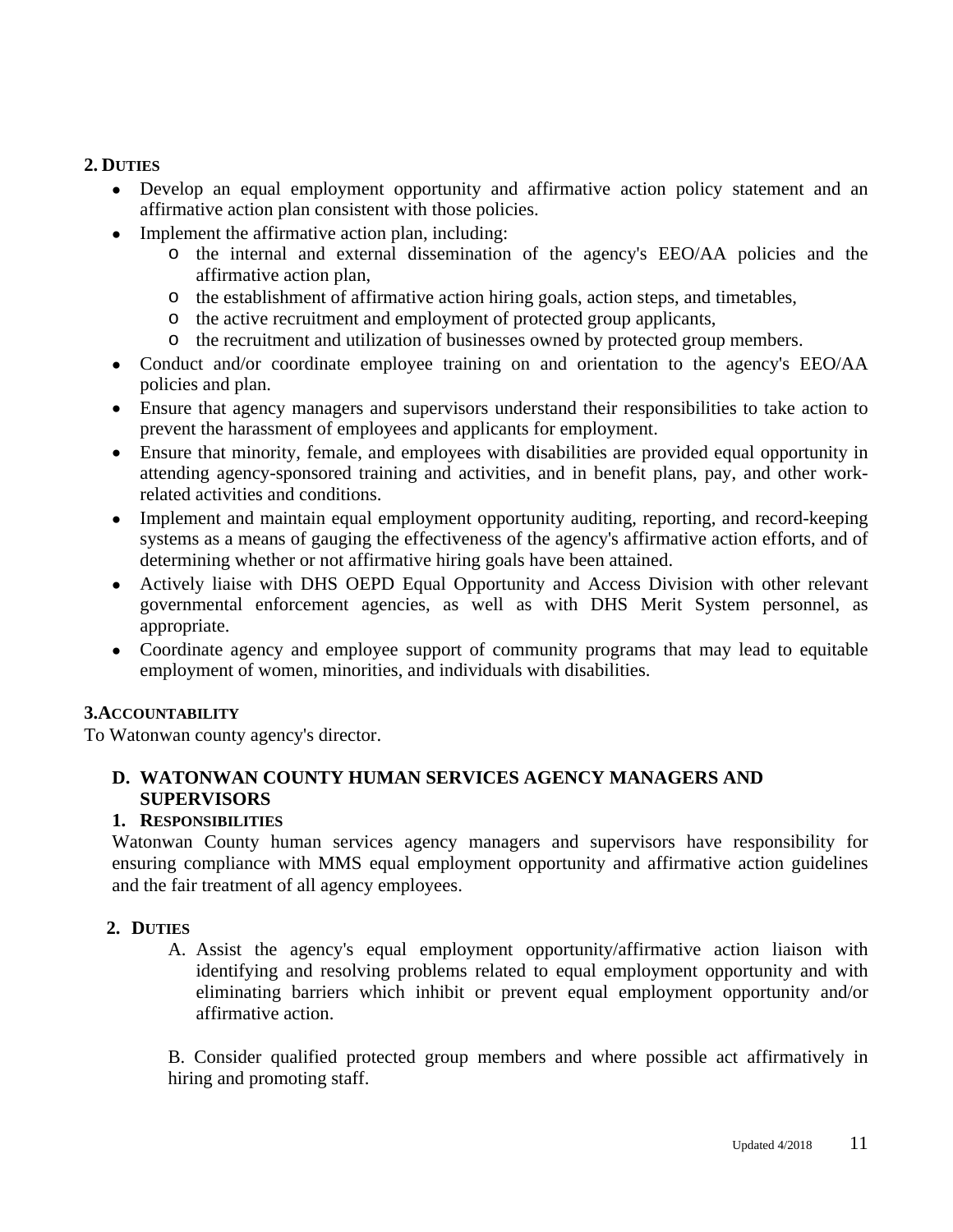- B. Communicate and demonstrate a personal commitment to the agency's EEO/AA policies and MMS affirmative action guidelines.
- C. Make recruitment recommendations to the EEO/AA liaison and assist the liaison with special recruitment projects.
- D. Ensure that all employees under your supervision receive an annual orientation to the agency's affirmative action plan and equal employment opportunity policies.
- E. Identify, document, and address training needs related to equal employment opportunity and affirmative action.

#### **3.ACCOUNTABILITY**

To Watonwan county agency's director.

# **F. WATONWAN COUNTY HUMAN SERVICES AGENCY EMPLOYEES**

# **1. RESPONSIBILITIES**

Watonwan County human services agency employees at all levels shall be responsible for conducting themselves in accordance with the MMS rules and with state and federal laws by refraining from any actions which would interfere with any employee's work performance with respect to that person's race, creed, color, sex, national origin, age, marital status, disability, sexual orientation, reliance on public assistance, membership or activity in a local human rights commission, religion, political opinions or affiliations. Employees who believe they have been subjected to unlawful discrimination are encouraged to avail themselves of recourse through the agency's discrimination complaint procedure.

Each employee has the responsibility to become familiar with the MMS equal employment opportunity and affirmative action guidelines and the agency's policies on non-discrimination and the prevention of sexual and general harassment.

# **2. ACCOUNTABILITY**

To Watonwan county agency's director, management, and supervisors.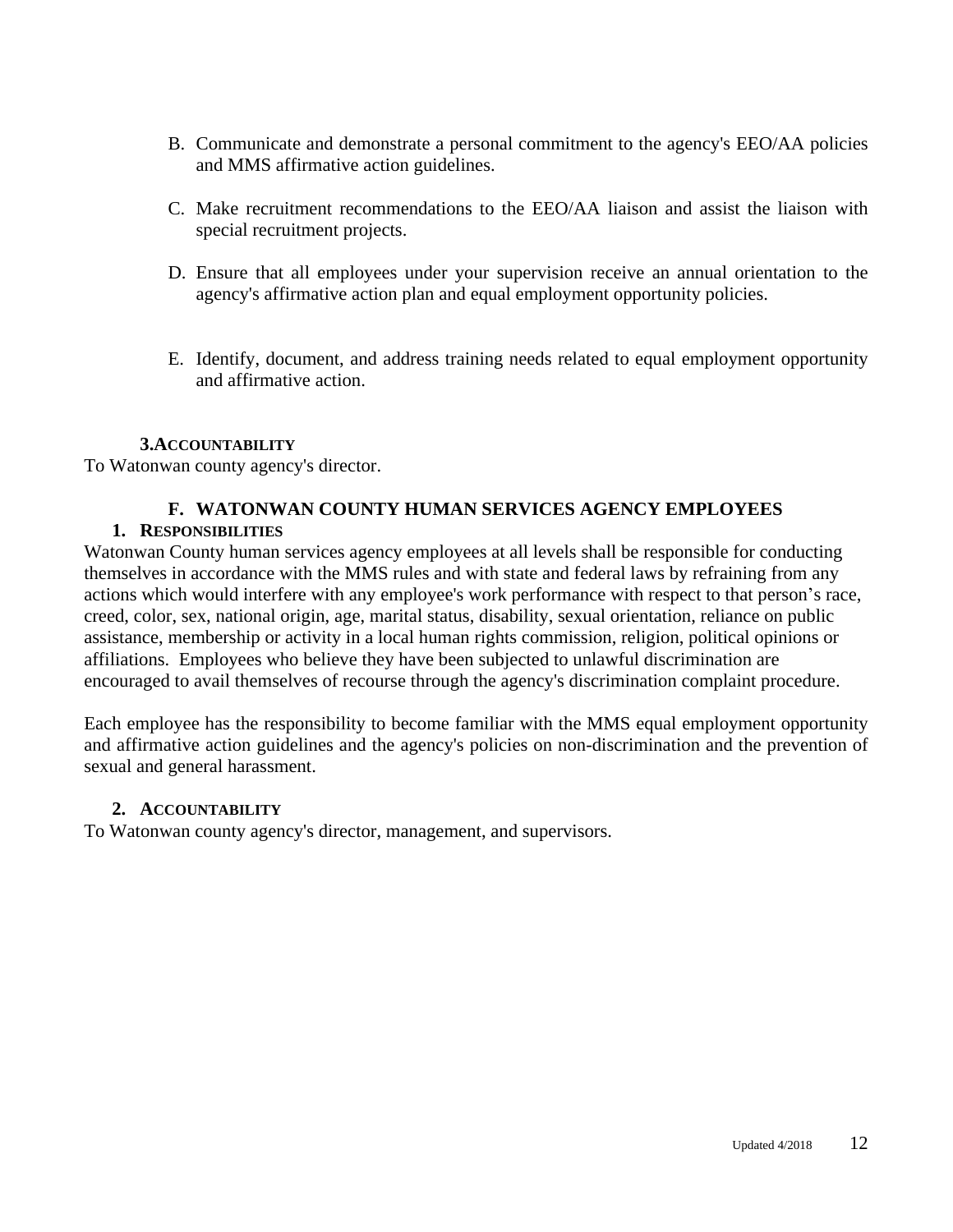# G. **MS AFFIRMATIVE ACTION GUIDELINES:**

### **1. DISSEMINATION OF INFORMATION**

## **A. Internal Dissemination of Information**

The Americans with Disabilities Act (ADA) requires employers to post a notice stating the provisions of the ADA that apply to job applicants and employees. The notice must be posted in a place accessible to people in wheelchairs, and it must be made available in alternative formats for individuals with a vision loss or reading disabilities. This applies to MMS county/multi county human services agencies.

In addition, MMS county/multi county human services agencies must post on their official bulletin boards -- accessible to all applicants, employees, and the public -- a copy of the MMS Equal Employment Opportunity and Affirmative Action Guidelines, along with the agency's most recent hiring goals, timetables proposed for meeting those goals, and the action steps to be taken to meet them.

Annually, the MMS county/multi county human services agency's director will transmit a letter or memo to agency staff affirming the organization's commitment to affirmative action and equal opportunity in employment.

Additionally, the MMS county human services agency will hold regular (at least biennial) training sessions for the purpose of ensuring that managers and supervisors understand the MMS Equal Employment Opportunity and Affirmative Action Guidelines and their responsibilities under the guidelines. Further, a review of these guidelines will be included in new employee orientation.

When appropriate, information about the MMS EEO/AA Guidelines and the agency's nondiscrimination and harassment-prevention policies will be included in internal publications.

# **B. External Dissemination of Information**

MMS human services agencies must post on their official bulletin boards -- accessible to all applicants, employees, and the public -- a copy of the MMS Equal Employment Opportunity and Affirmative Action Guidelines, along with the agency's most recent hiring goals, timetables proposed for meeting those goals, and the action steps to be taken to meet them.

The phrase "An Equal Opportunity/Affirmative Action Employer" will be included on agency letterhead and in all advertisements for MMS county/multi county human services agency positions. These positions will be advertised in appropriate protected group publications, whether in print or electronically.

An assurance of non-discrimination will be included in all contracts for programs or other activities which receive any federal financial assistance.

A written expression of the agency's position on equal employment and affirmative action will be included as appropriate in newspaper, magazine, and Web-based advertising and/or brochures and like recruitment materials.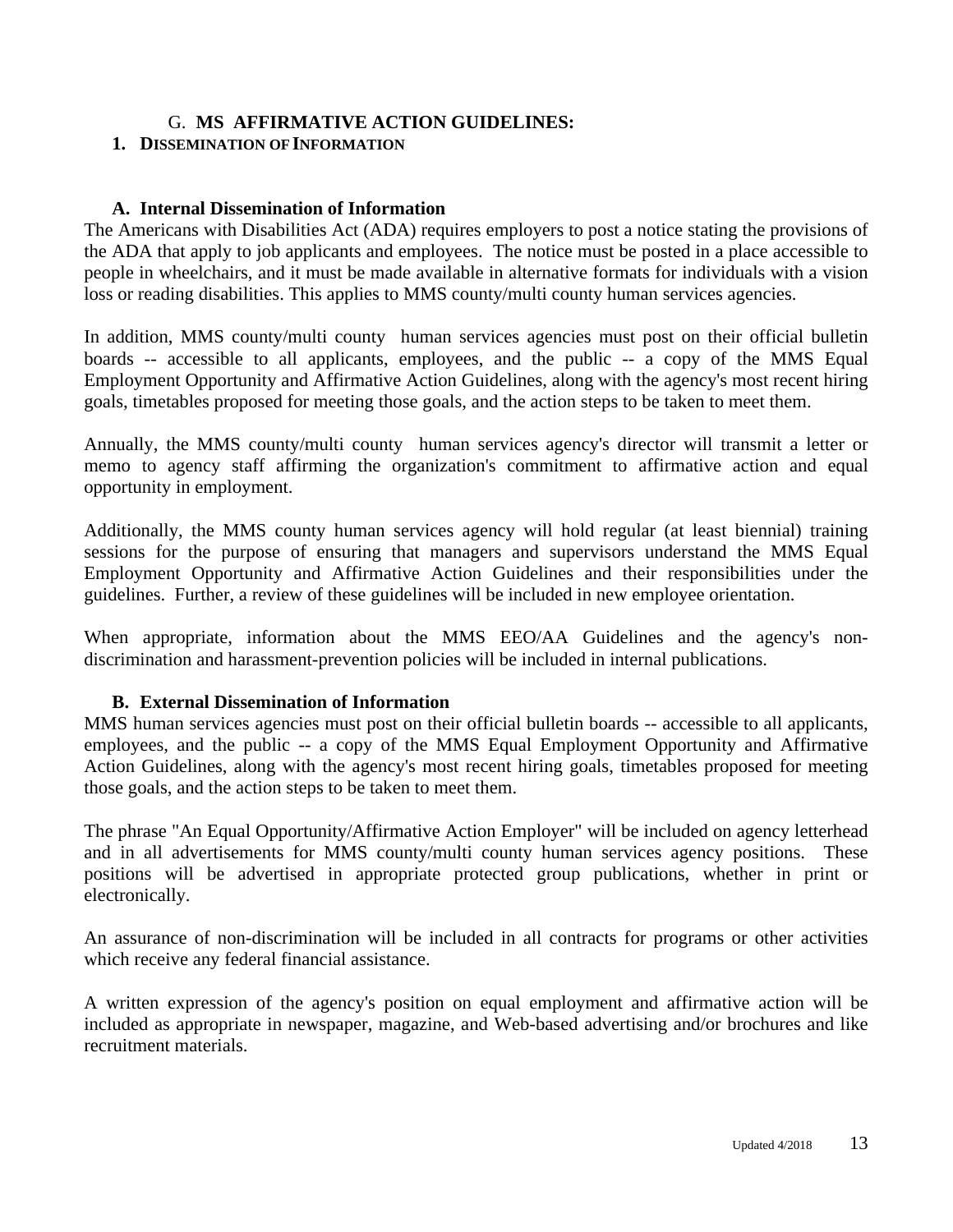# **2. AUDIT AND EVALUATION**

The Minnesota Merit System county/ multi county human services agency director or the appointed EEO/AA designee for that county/multi county agency will determine annually whether or not minorities or females are underrepresented in the job categories utilized in the agency's workforce. This will be done by comparing the availability of minority and female job-candidates in the geographic recruitment area with the number of minorities and females who are actually employed in those job categories in the agency. If there is a disparity (under representation) in any job category for either protected group, the agency is obligated to set hiring goals, determine action steps to be taken to achieve those hiring goals, and set timetables for executing the action steps.

A non-discrimination clause will be included in bargaining unit contracts and in purchasing agreements and contracts whenever possible.

In January of each year, the MMS county/multi county human services agency director or the appointed EEO/AA designee for that county will send to the Minnesota Department of Human Services' Office for Equal Opportunity and Access Division a year-end summary of the agency's equal employment and affirmative action activities for the year. The summary will include an evaluation of the effectiveness of those activities in achieving affirmative action hiring goals and in ensuring a workplace free of unlawful discrimination. To that end, the summary will include:

- A. Information about employment discrimination complaint activity, specifying the numbers and types of discrimination complaints and the status of their resolution.
- B. Information about recruitment activities conducted, specifying the sources of recruitment and the protected group community organizations contacted.
- C. The hiring goals set for the year and the action steps taken towards achieving those goals.
- D. Information about all staff training and/or information sessions conducted related to affirmative action and equal employment opportunity.

Agencies are required to provide equal employment opportunities to, and encouraged to actively recruit individuals with disabilities.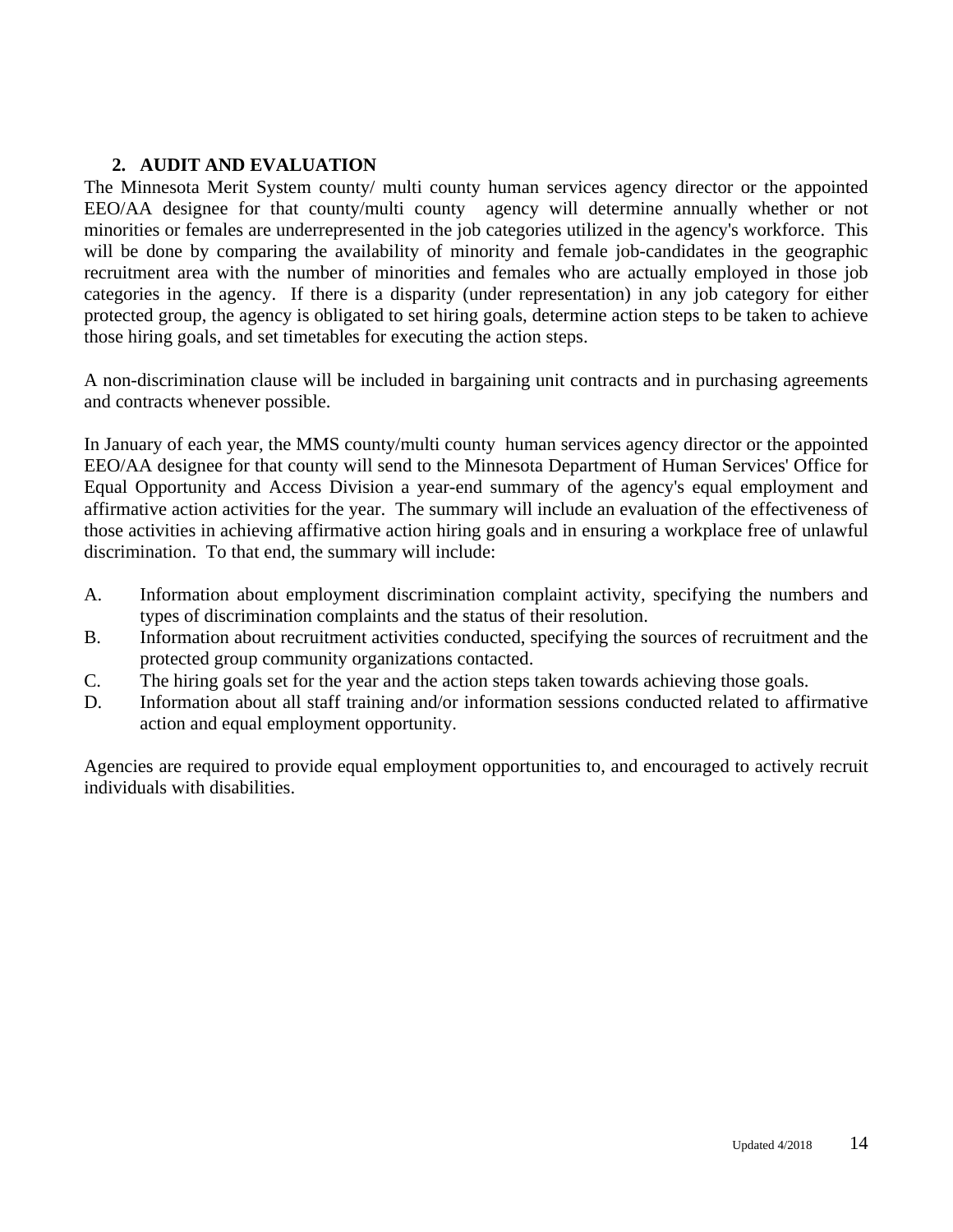#### **APPENDIX I**

#### **DEFINITIONS**

**Americans with Disabilities Act (ADA)** The Americans with Disabilities Act, passed in 1990, gives civil rights protections to individuals with disabilities that are similar to federal protections provided to individuals on the basis of race, color, sex, national origin, age, and religion. The ADA guarantees equal opportunity for individuals with disabilities in employment, state and local government services, public accommodations, telecommunications, and transportation. Title I of the ADA applies to employers. The ADA does not protect individuals who are currently using illegal drugs, and employers may seek reasonable assurance from employees that no illegal drug use is occurring.

**Americans with Disabilities Act Amendments Act of 2008 (ADAAA)** The ADAAA became effective on January 1, 2009. It is an act to restore the intent and protections of the Americans with Disabilities Act of 1990. Under the ADAAA the definition of disability is construed broadly.

**Affirmative Action** A program of proactive efforts to remedy historical discrimination, in employment, against women, minorities, and, in Minnesota state government, individuals with disabilities. This remedial program may involve recruitment efforts targeted at these specific groups when disparities in the workforce have been identified. Minnesota Merit System county agencies are not required to set hiring goals for people with disabilities, but the federal Rehabilitation Act of 1973 does require MMS county/multi county human services agencies to track employment data on disabled employees.

**(Affirmative) Action Steps** Those steps which an agency plans to take to address workforce disparities. They could include, but are not limited to, identifying and removing barriers to employment for minorities or females; further educating hiring supervisors and managers about their obligations under affirmative action and equal opportunity law; planning events that will increase awareness of and knowledge about other cultural groups in your geographic region; targeting recruitment at underrepresented groups, even outside the geographic region.

**Creed** A system of beliefs, principles, or opinions to which an individual adheres. It might be religious, political, or philosophical in nature.

**Discrimination** An act or series of acts made toward another group or a perceived member of that group that, when compared with one's behavior toward one's own or other groups, is/are unfair. Such action may be based on prejudice or ignorance.

**Discriminatory Harassment** Any form of behavior that is offensive, unwelcome, and/or creates a hostile work environment and which, for purposes of this document, is based on an individual's race, color, political affiliation, creed, religion, national origin, disability, age, sex, marital status, status with regard to public assistance, membership or activity in a local commission, or sexual orientation.

Harassment has occurred when 1) submission to that conduct or communication is made a term (explicitly or implicitly) of employment; 2) submission to or rejection of that conduct or communication is used as a factor in decisions affecting an individual's employment; or, 3) the conduct or communication has the purpose or the effect of substantially interfering with an individual's employment or creating an intimidating, hostile, or offensive employment environment.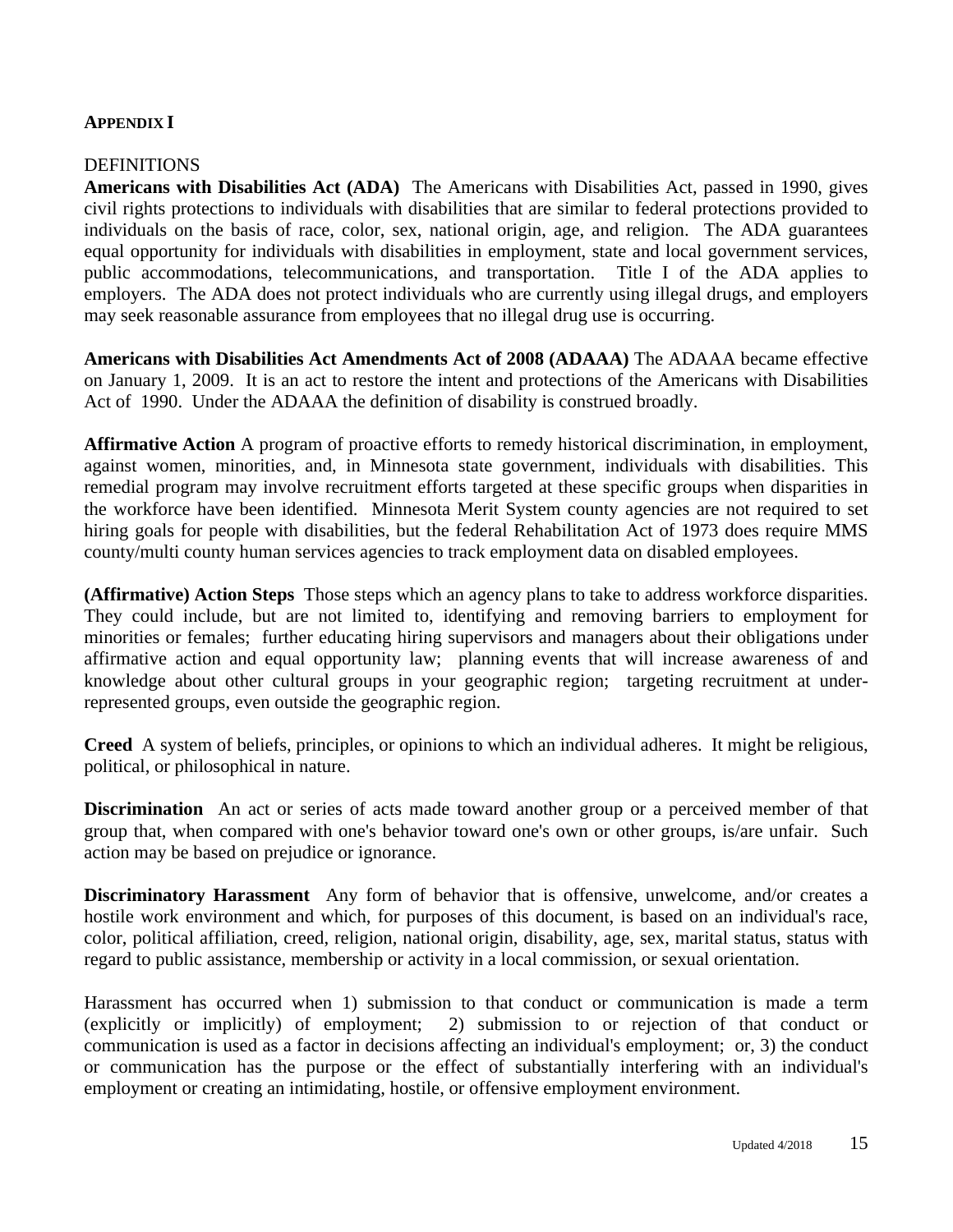**Disparity** The presence of fewer women, minorities, or persons with a disability in the workforce than could reasonably be expected based on their availability for work in the geographic area where the underemployment is found.

**Ethnic** Designating basic groups or divisions of human beings as distinguished by customs, a common language, a common history, a common religion, or other such characteristics. Ethnicity in general, then, may be regarded as referring to a specific type of culture, and an individual's ethnicity may be regarded as referring to that person's cultural heritage.

**Ethnocentrism** The attitude that one's own ethnic group/nation/culture is superior to all others; this attitude may be expressed in hostile behavior, violence, or discrimination towards members of outgroups.

**Equal Employment Opportunity/Equal Opportunity Employment** A system of employment practices wherein individuals are recruited, hired, and promoted on their own merits and, for purposes of this document, without regard to race, color, political affiliation, creed, religion, national origin, disability, age, sex, marital status, status with regard to public assistance, membership or activity in a local commission, or sexual orientation.

**Gender** One's physical sex, male or female, usually evident at birth.

**General Harassment** Any behavior or combination of behaviors that is repeated by one or more employees and that is directed towards another employee or group of employees that is considered annoying, insulting, or intimidating, or which causes discomfort and/or which has a detrimental effect on the employee's/employees' work performance(s).

**Genetic Information Nondiscrimination Act of 2008 (GINA)** This law makes it illegal to discriminate against employees or applicants on the basis of genetic information. Genetic information includes information about an individual's genetic tests or information about the genetic tests of an individual's family member(s), as well as information about any disease, disorder or condition of an individual's family member(s) --i.e., an individual's family medical history. The law also makes it illegal to retaliate against a person because the person complained about discrimination, filed a charge of discrimination, or participated in an employment discrimination investigation or lawsuit.

**Hiring Goal** A numerical objective designed to remedy a workforce disparity; an employment level to strive for through the use of affirmative recruitment, hiring timetables, and other such action steps; to be achieved within a set period of time, such as a year.

**Individuals with a Disability** An individual with a disability is a person who 1) has a physical or mental impairment that substantially limits one or more major life activities, or 2) has a record of such impairment, or 3) is regarded as having such an impairment.

**Major Life Activities** These include, but are not limited to*,* activities such as walking, talking, standing, sitting, hearing, seeing, performing manual tasks, caring for oneself, thinking, concentrating, other cognitive functions, relating to others, working, etc*.*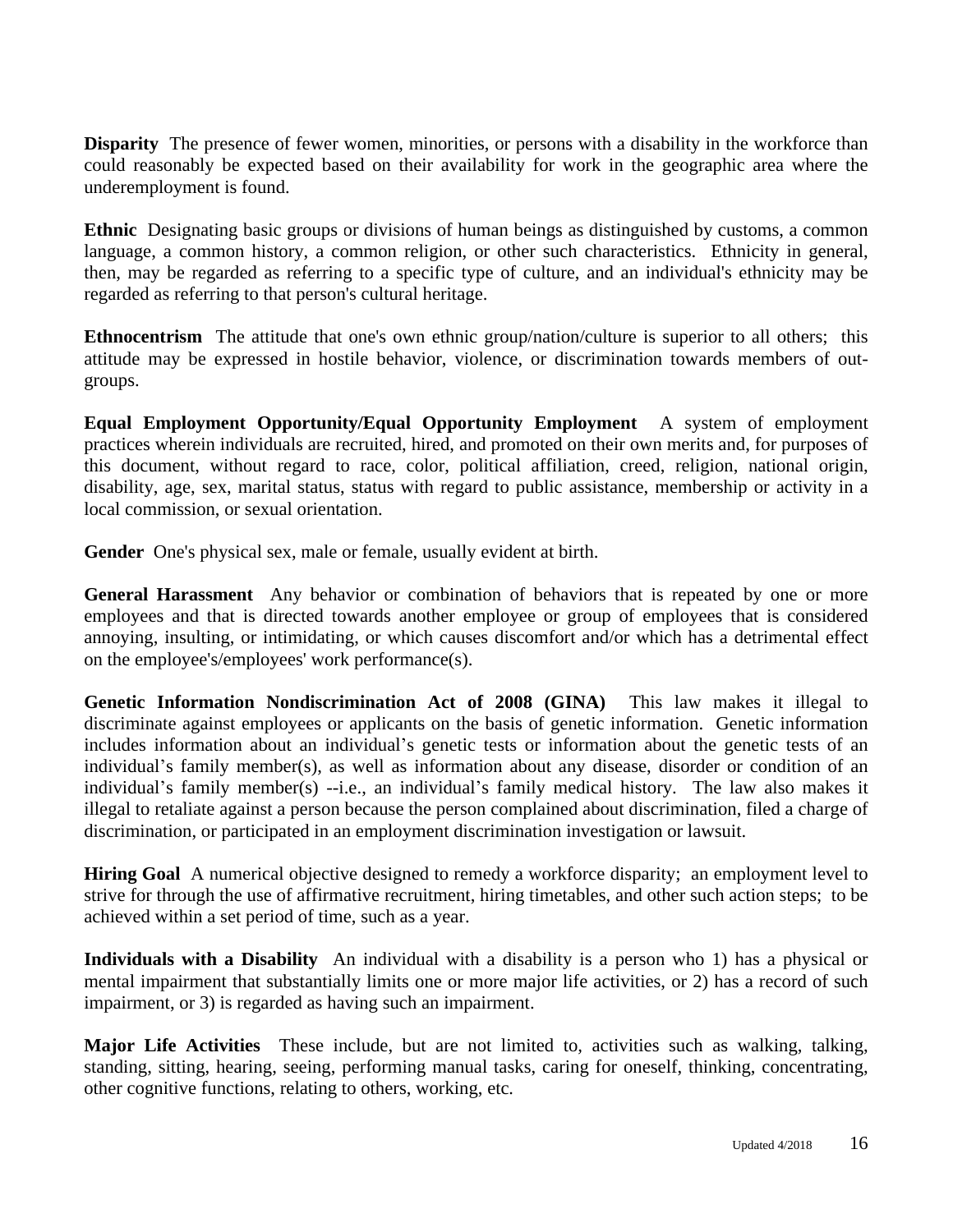**Minorities** This term refers to persons in the workforce, or potential applicants, who are black or of Hispanic, Asian, Pacific Islander, American Indian, or Native Alaskan heritage.

**Parity** A condition in which protected groups are represented in the workforce in proportion to their availability in a geographic labor market.

**Protected Group/Class** For purposes of affirmative action and equal employment opportunity, this term refers to persons who are disabled, members of a minority group, or are female.

**Qualified Individual With a Disability** This is a person who has a physical or mental impairment that substantially limits one or more major life activities, or who has a record of such an impairment, or who is regarded by others as having such an impairment, and who also has the requisite skill, experience, education, or other employment requirements of the position being sought and who can perform the essential functions of that job with or without a reasonable accommodation.

**Race** Any of the different varieties of human beings as distinguished by physical characteristics such as form of hair, color of skin, bodily proportions, etc.; one of the group of populations constituting humanity, where differences are biological in nature -- and cannot be linked with other traits such as intelligence, personality, or character -- and are transmitted genetically; *this term is inappropriate when applied to national, religious, geographic, linguistic, or cultural groups.*

**Racism** The notion, lacking scientific support, that one race is superior (or inferior) to another; any program or practice of discrimination based on racial differences; the attribution of cultural or psychological values to race, with the aim of furthering the superiority of one's own race or the inferiority of another.

**Reasonable Accommodation** Any modification or adjustment to a job or the work environment that will enable a qualified applicant or employee with a disability to participate in the application process or to perform essential job functions.

**Sex Role** Learned through socialization/enculturation, this refers to one's understanding and embracing of how, based on one's gender/sex, one is to act in a cultural or social group.

**Sexism** The economic and/or social exploitation and domination of members of one sex by the members of the other.

**Sexual Identity** Acquired over time, this refers to one's awareness and conception of oneself as male or female; as masculine or feminine; as oriented toward opposite-sex, same-sex, or both-sexes; as sexually attractive or sexually unattractive; etc.

**Sexual Harassment** Any form of behavior that is offensive, unwelcome, and/or creates a hostile work environment and which is based on an individual's sex/gender. This behavioral conduct may include jokes, inappropriate language, sexual innuendos, inappropriate pictures, sexual gestures, and physical touch that is offensive or unwelcome.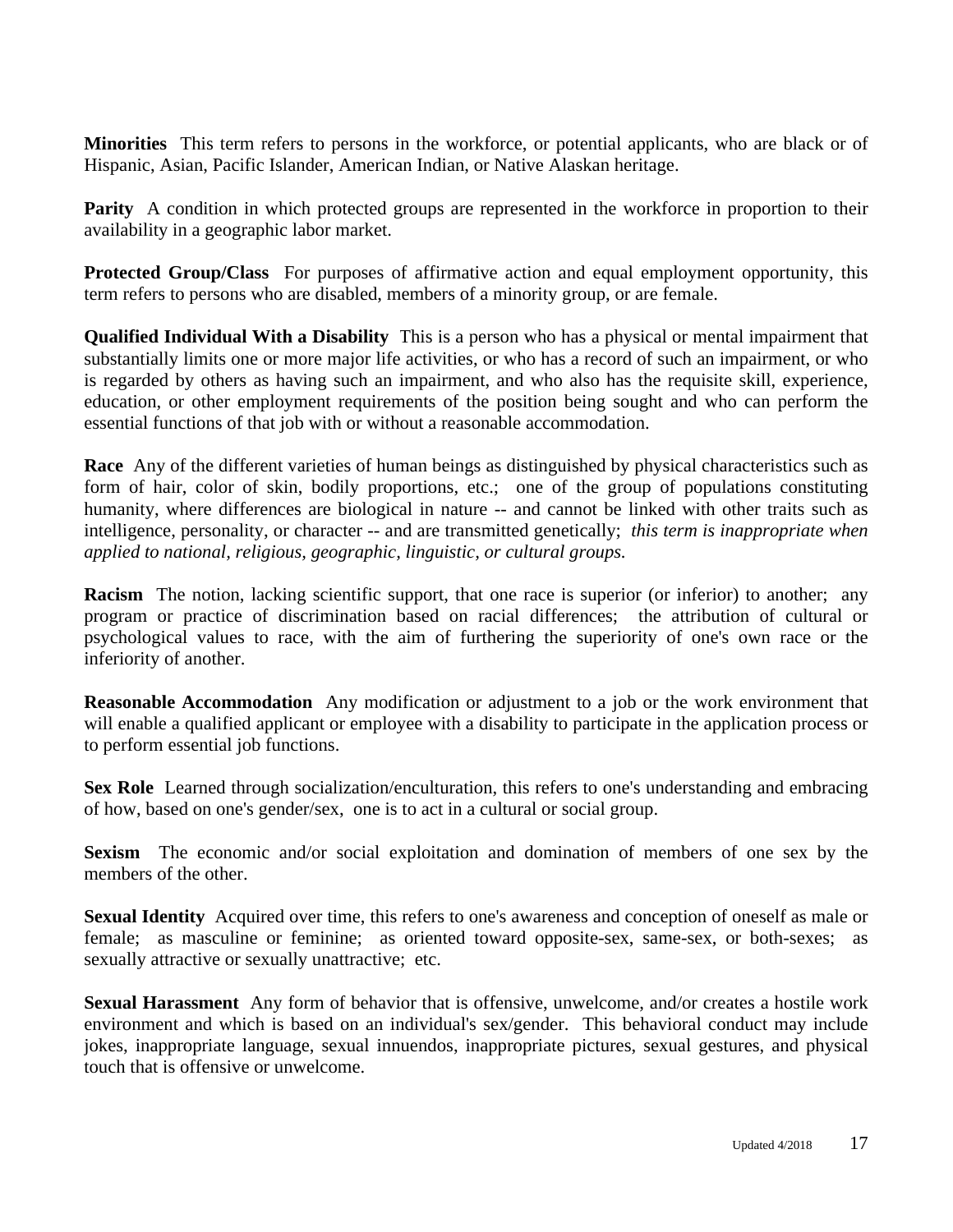**Substantially limited** This means a person is unable to perform, or is significantly limited in the ability to perform, one or more major life activities.

**Timetable** Refers to the period of time within which affirmative action steps are to be taken and set hiring goals are to be achieved.

**Under Representation** The condition in which fewer protected group members are found in the workplace in a particular job category than would be expected from the availability of qualified protected group members in the labor market.

**Undue Hardship** An accommodation action that would require significant difficulty or expense to implement when factors such as the nature and cost of the accommodation are considered in relation to the size, nature, structure, and resources (both financial and personnel) of the employer's operation.

# **B. RACE/ETHNICITY CATEGORIES**

The United States Equal Employment Opportunity Commission (EEOC) revised its race and ethnicity categories for the purposes of reporting employment statistics. Definitions are as follows:

- 1. **White** A person having origins in any of the original peoples of Europe, North Africa, or the Middle East
- 2. **Black or African American** A person having origins in any of the black racial groups of Africa
- 3. **American Indian or Alaska Native** A person having origins in any of the original peoples of North, Central, and South America, and who maintains tribal affiliation or community attachment
- 4. **Asian** A person having origins in any of the original peoples of the Far East -- i.e., Southeast Asia, the Indian Subcontinent, China, Korea, and Japan
- 5. **Native Hawaiian or Other Pacific Islander** A person having origins in any of the original peoples of Hawaii, Guam, Samoa, or other Pacific Islands
- 6. **Hispanic or Latino** A person of Mexican, Puerto Rican, Cuban, Central or South American or other Spanish culture or origin, *regardless of race.*

Categories 1-4 are regarded as racial categories by the federal government, while category 5 and 6 are regarded as an ethnic category. (Office of Management and Budget, *Federal Register*, October 30, 1997)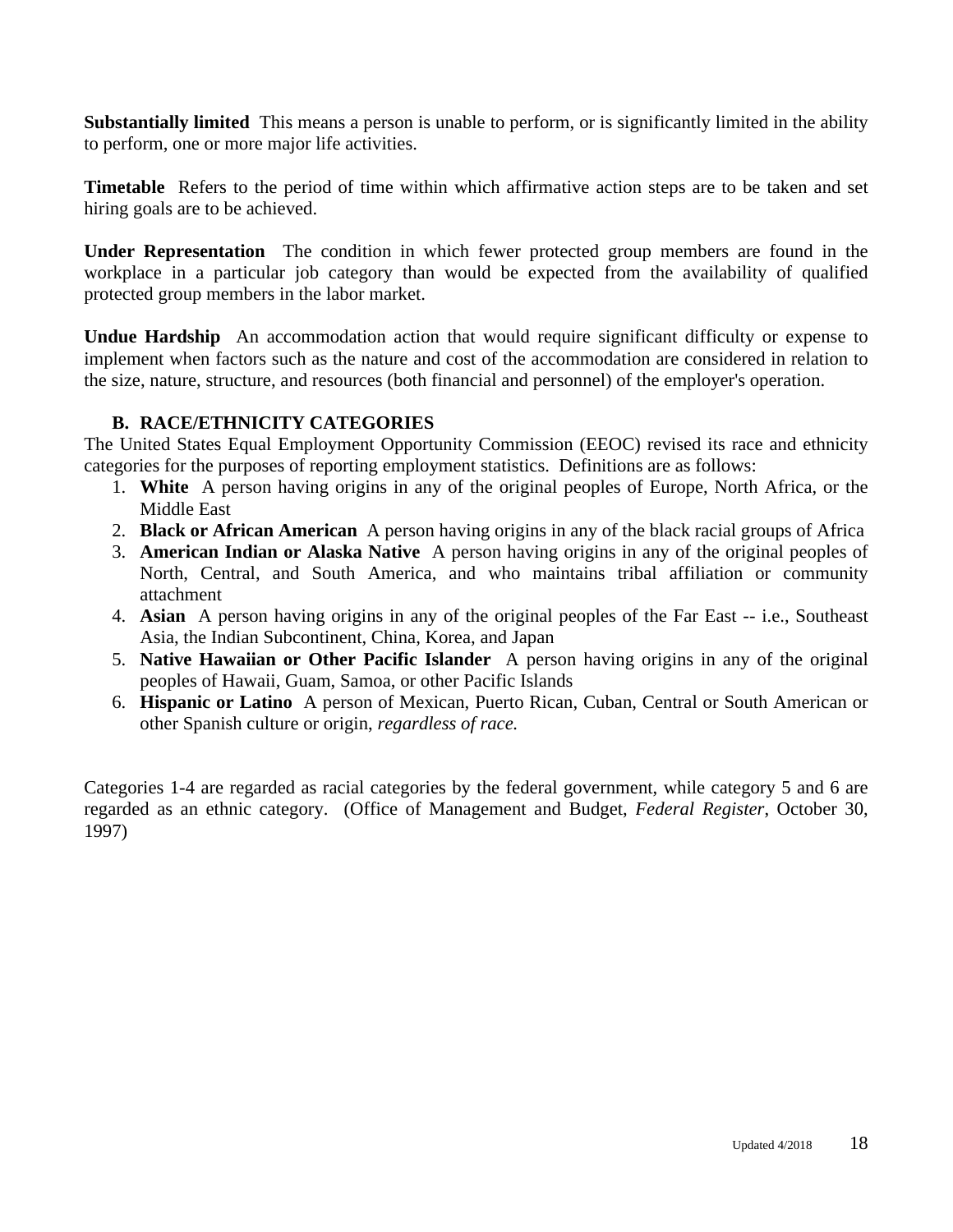# **VI. APPENDIX II**

# COMPLAINT OF DISCRIMINATION FORM

# EMPLOYEE REQUEST FOR REASONABLE ACCOMMODATION FORM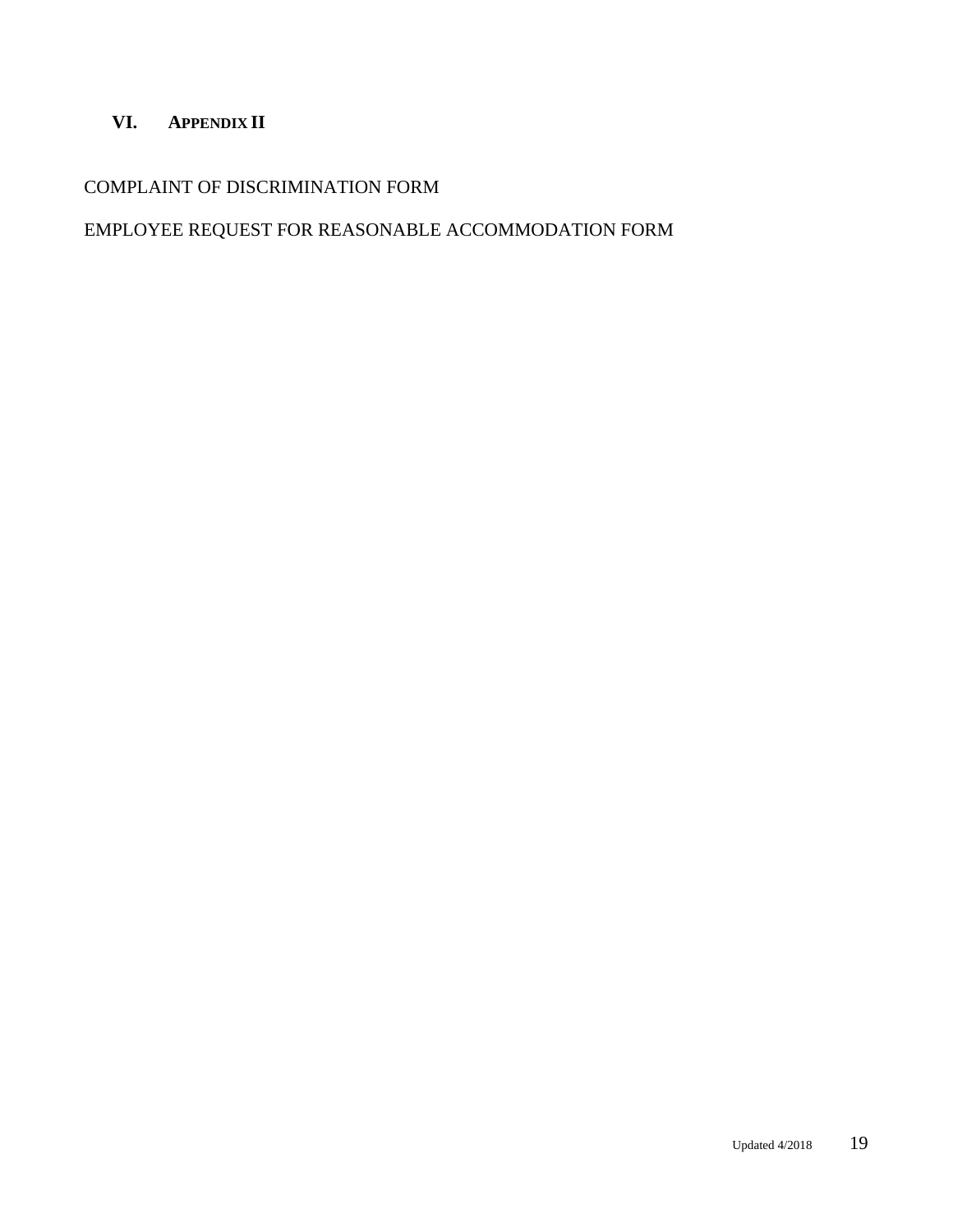**This page was intentionally left blank.**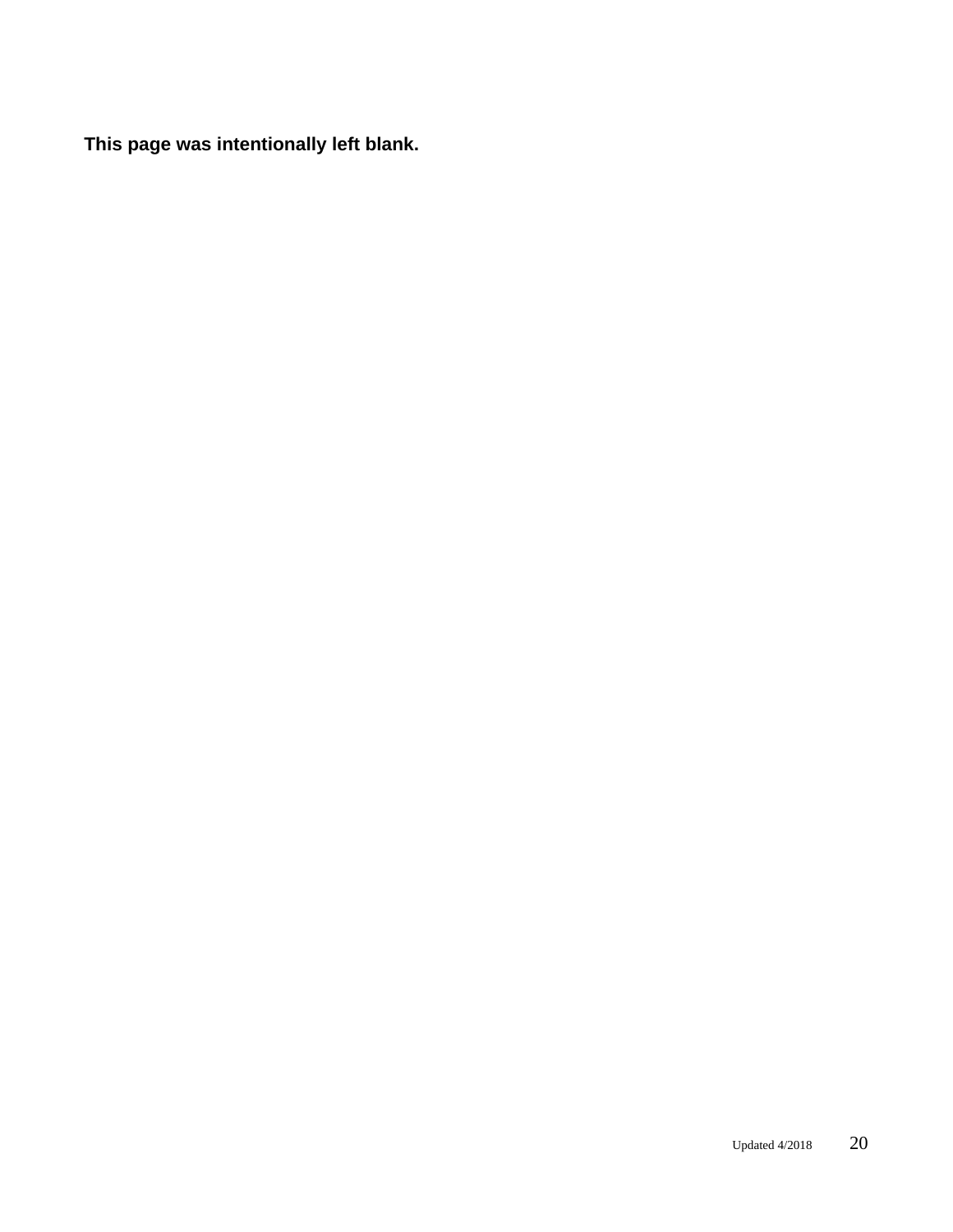## **Watonwan County Human Services COMPLAINT OF DISCRIMINATION FORM**

#### **Please Read Before Completion of Form**

TENNESSEN NOTICE: This form asks you to supply data concerning yourself that is considered private or confidential under the Minnesota Government Data Practices Act (Minn. Stat. § 13.01, et seq.). The reason this data is being collected is to help Watonwan County Human Services understand and investigate a complaint that you wish to file alleging discrimination or harassment. Although you are not legally required to supply the requested data, failure to do so may make it difficult for the county to investigate your complaint. Additionally, the consequences of not supplying the data could be that we do not have all of the information relevant to your complaint. If you supply this data, it may be used to take disciplinary or other remedial action, or you may be required to testify at subsequent hearings relating to the data you provide. The other persons or entities who, as authorized by law, may see the data at some point include supervisors and managers whose input is necessary in the decision making process; exclusive representatives of employees; staff of Minnesota Merit System; DHS' Equal Opportunity and Access Division; persons and/or entities authorized by you to see the data; and other entities involved in grievances, appeals, and litigation over the subject matter of this investigation. This list could include the Attorney General's Office, state and federal courts, state and federal human rights enforcement agencies, the Unemployment Insurance Division of the Minnesota Department of Employment and Economic Development, law enforcement agencies, counsel for and parties to litigation pursuant to court order, the Legislative Auditor's office, and the employee who is being investigated.

| COMPLAINANT (YOU)                                                                                       |                                         |                       |                                   |                              |                                   |                   |
|---------------------------------------------------------------------------------------------------------|-----------------------------------------|-----------------------|-----------------------------------|------------------------------|-----------------------------------|-------------------|
| <b>NAME</b>                                                                                             |                                         |                       | JOB TITLE OR POSITION APPLIED FOR |                              |                                   |                   |
|                                                                                                         |                                         |                       |                                   |                              |                                   |                   |
| <b>WORK/HOME ADDRESS</b>                                                                                |                                         | CITY, STATE, ZIP CODE |                                   |                              |                                   | <b>TELEPHONE</b>  |
|                                                                                                         |                                         |                       |                                   |                              |                                   |                   |
| <b>WORK UNIT/AREA</b>                                                                                   |                                         | <b>MAIL CODE</b>      |                                   |                              |                                   | <b>SUPERVISOR</b> |
|                                                                                                         |                                         |                       |                                   |                              |                                   |                   |
| RESPONDENT (THE PERSON WHO YOU BELIEVE DISCRIMINATED AGAINST OR HARASSED YOUR OR ANOTHER<br>INDIVIDUAL) |                                         |                       |                                   |                              |                                   |                   |
| <b>NAME</b>                                                                                             |                                         |                       | <b>JOB TITLE</b>                  |                              |                                   |                   |
|                                                                                                         |                                         |                       |                                   |                              |                                   |                   |
| <b>WORK ADDRESS</b>                                                                                     | CITY, STATE, ZIP CODE                   |                       |                                   | <b>TELEPHONE</b>             |                                   |                   |
|                                                                                                         |                                         |                       |                                   |                              |                                   |                   |
| <b>AGENCY</b>                                                                                           |                                         | <b>DIVISION</b>       |                                   |                              |                                   | <b>SUPERVISOR</b> |
|                                                                                                         |                                         |                       |                                   |                              |                                   |                   |
|                                                                                                         |                                         |                       |                                   |                              |                                   |                   |
| THE COMPLAINT                                                                                           |                                         |                       |                                   |                              |                                   |                   |
| CHECK ANY OF THE FOLLOWING THAT YOU FEEL MAY BE THE BASIS FOR THE COMPLAINT                             |                                         |                       |                                   |                              |                                   |                   |
|                                                                                                         |                                         |                       |                                   |                              |                                   |                   |
| $\Box$ AGE                                                                                              | $\square$ MEMBERSHIP OR ACTIVITY IN A   |                       |                                   |                              | $\square$ RELIGION                |                   |
| $\Box$ COLOR                                                                                            | <b>LOCAL HUMAN RIGHTS COMMISSION</b>    |                       |                                   |                              | $\Box$ RETALIATION                |                   |
| $\Box$ CREED                                                                                            | $\Box$ NATIONAL ORIGIN                  |                       |                                   |                              | <b>C</b> GENDER/SEXUAL HARASSMENT |                   |
| $\Box$ DISABILITY                                                                                       | $\square$ POLITICAL AFFILIATION         |                       |                                   | $\square$ SEXUAL ORIENTATION |                                   |                   |
| $\Box$ GENERAL HARASSMENT                                                                               | $\Box$ RACE                             |                       |                                   |                              |                                   |                   |
| $\Box$ MARITAL STATUS                                                                                   | $\square$ RELIANCE ON PUBLIC ASSISTANCE |                       |                                   |                              |                                   |                   |
|                                                                                                         |                                         |                       |                                   |                              |                                   |                   |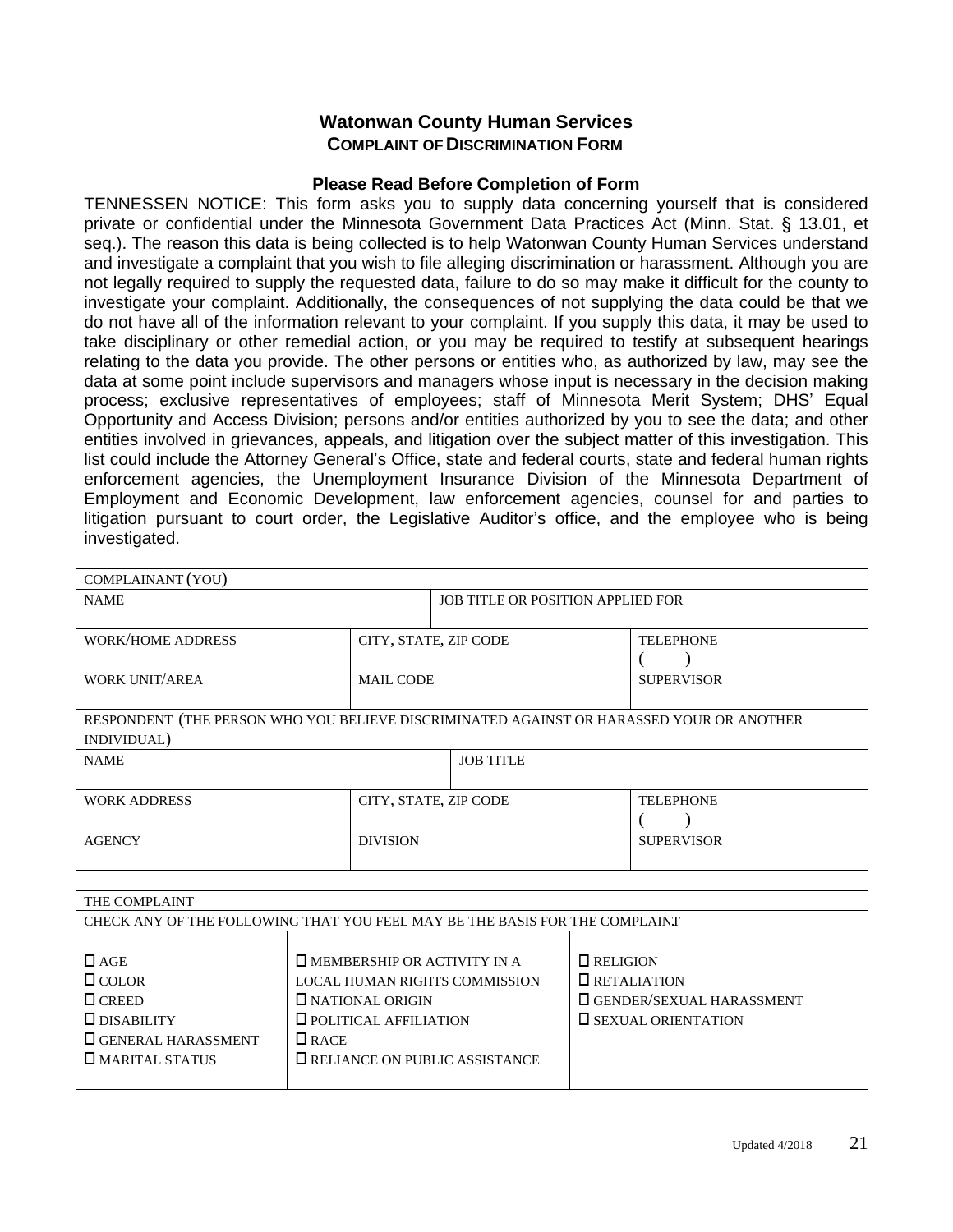| DATE MOST RECENT ACT OF HARASSMENT/DISCRIMINATION TOOK PLACE: |  |
|---------------------------------------------------------------|--|
|---------------------------------------------------------------|--|

IF YOU FILED THIS COMPLAINT WITH ANOTHER AGENCY, GIVE THE NAME OF THAT AGENCY:

DESCRIBE THE SITUATION(S) THAT MAKES YOU FEEL THAT YOU OR ANOTHER INDIVIDUAL HAVE BEEN DISCRIMINATED AGAINST OR HARASSED. BE SPECIFIC. INCLUDE THE NAME(S) OF THE INDIVIDUAL(S) WHO YOU FEEL HAVE DISCRIMINATED AGAINST OR HARASSED YOU OR ANOTHER INDIVIDUAL; A DETAILED DESCRIPTION OF THE INCIDENT(S); THE DATE AND TIME OF THE INCIDENTS); AND NAMES OF ANY WITNESSES AND THE NAMES) OF ANYONE WITH WHOM YOU DISCUSSED THE INCIDENT(S). USE ADDITIONAL PAPER IF NECESSARY

| GIVE THE FOLLOWING INFORMATION ON ALL WITNESSES USE ADDITIONAL PAPER IF NECESSARY. |                       |                  |  |
|------------------------------------------------------------------------------------|-----------------------|------------------|--|
| <b>NAME</b>                                                                        | ADDRESS/WORK LOCATION | <b>TELEPHONE</b> |  |
|                                                                                    |                       |                  |  |
|                                                                                    |                       |                  |  |
|                                                                                    |                       |                  |  |
|                                                                                    |                       |                  |  |
|                                                                                    |                       |                  |  |
| HOW DO YOU THINK THIS SITUATION CAN BE SOLVELY                                     |                       |                  |  |
|                                                                                    |                       |                  |  |
|                                                                                    |                       |                  |  |
|                                                                                    |                       |                  |  |
|                                                                                    |                       |                  |  |
|                                                                                    |                       |                  |  |
|                                                                                    |                       |                  |  |
|                                                                                    |                       |                  |  |
|                                                                                    |                       |                  |  |

This complaint is being filed based on my honest belief that the named person(s) has discriminated against or harassed me or another individual. I hereby certify that the information I have provided in this complaint is true, correct, and complete, to the best of my knowledge and belief. I hereby affirm that I am not using this complaint procedure for reasons of personal malice or abuse towards another employee.

| Signature:   | Date: |
|--------------|-------|
|              |       |
| Received by: | Date: |

Please hand deliver, mail, email, or fax this completed form to Watonwan County Human Services – Attn: Naomi Ochsendorf 715 2nd Ave S, P.O. Box 31, St. James, MN, 56081 Email: naomi.ochsendorf@co.watonwan.mn.us Fax: (507) 375-7359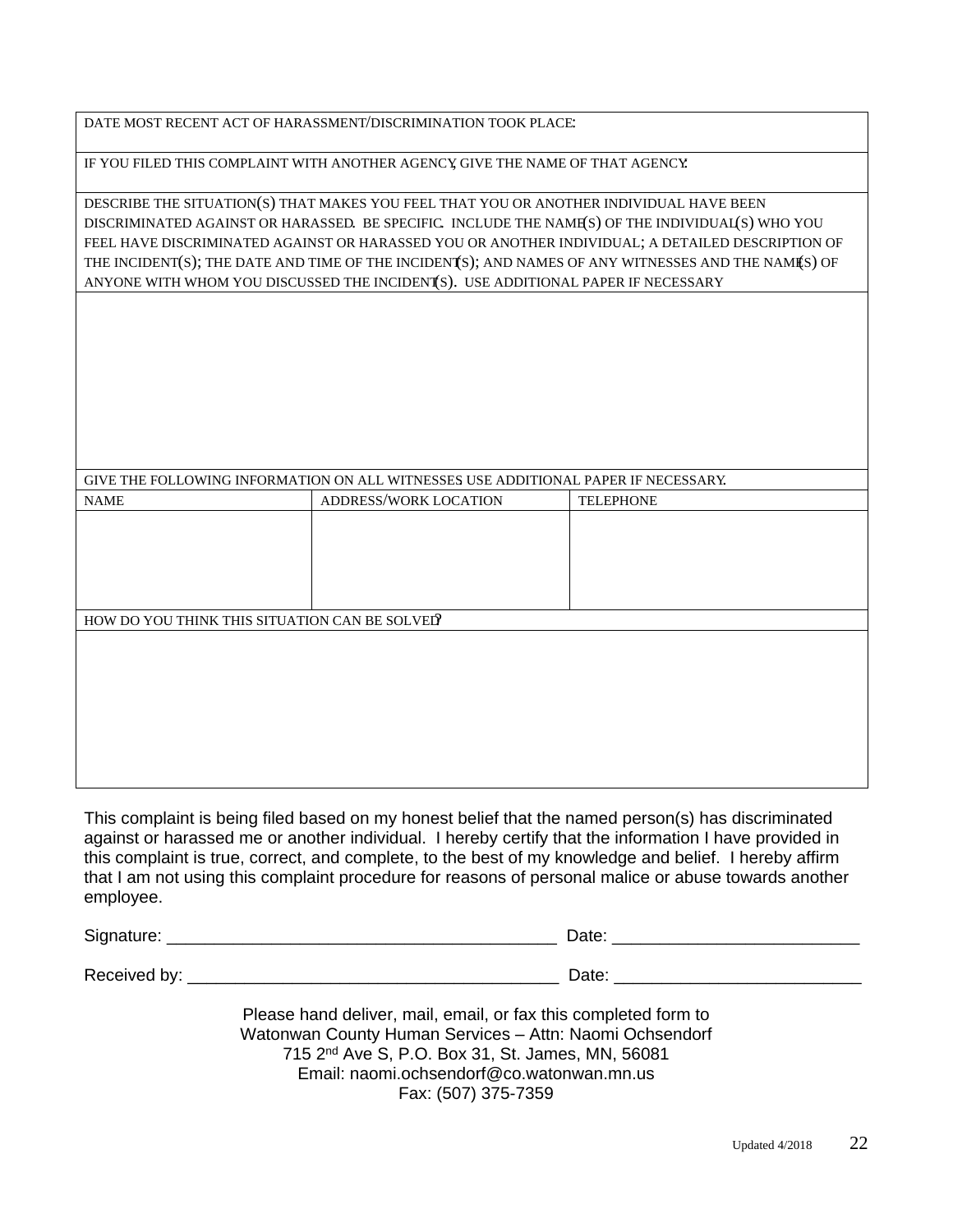# **Watonwan County Human Services EMPLOYEE REQUEST FOR REASONABLE ACCOMMODATION**

| <b>Employee Name:</b> | Work Telephone: |
|-----------------------|-----------------|
| Work Location:        | Work Email:     |
| Supervisor:           | Work Telephone: |
| Work Location:        | Work Email:     |

This information may be used by your human resources representative, ADA Coordinator, or designee, your agency legal counsel, or any other individual who is authorized by your agency to receive medical information for the purposes of providing reasonable accommodations under the ADA and MHRA, and This information is necessary to determine whether you have a disability as defined by the ADA or MHRA, and to determine whether any reasonable accommodations can be made. The provision of this information is strictly voluntary; however, if you refuse to provide it, your agency may refuse to provide a reasonable accommodation.

- 1. Briefly describe the condition requiring accommodation:
- 2. What job function are you having difficulty performing?
- 3. What, if any, application process or job benefit is difficult for you to access? (please leave blank if not applicable)

4. Briefly describe the specific accommodation you are requesting.

How much does your impairment substantially limit you in any of your major life activities?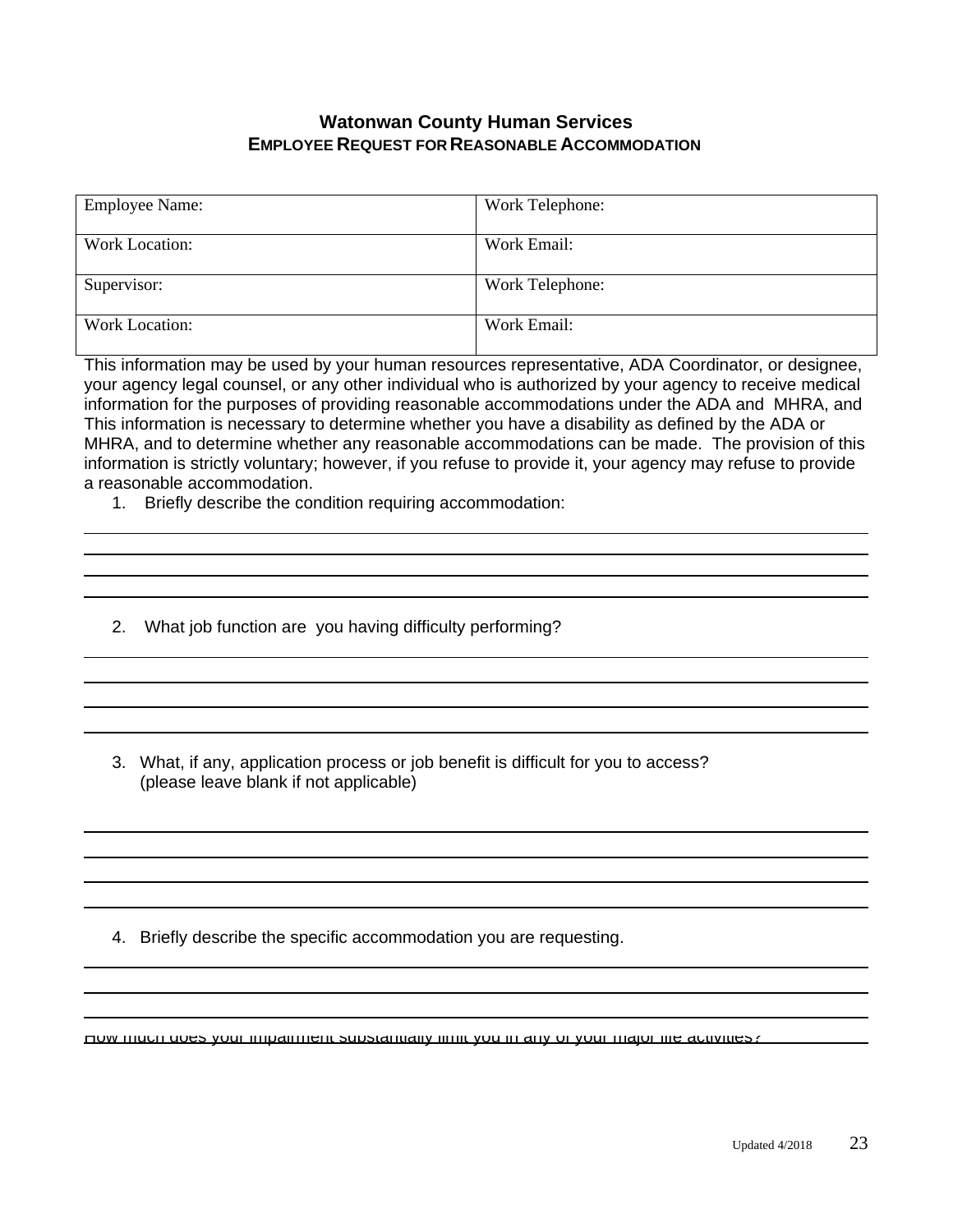- 5. How will the requested accommodation assist you in (1) performing the essential functions of your job; (2) using the job application process, or (3) taking advantage of a benefit or privilege offered to employees?
- 6. Add any comment you feel may be helpful in processing your request:

**Information pertaining to medical documentation:** In reviewing your request for reasonable accommodations, the agency ADA Coordinator or designee may ask you to provide medical documentation. This documentation may be needed to determine if you have a disability covered by the ADA, and to help identify an effective accommodation. If medical documentation is needed, the ADA Coordinator or designee will give you forms for your medical provide to complete. These forms must be returned to the ADA Coordinator or designee. It is your responsibility to make sure that your medical provider completes and returns these forms.

This request does not cover, and the information to be disclosed should not contain, genetic information. "Genetic Information" includes; information about an individual's genetic tests; information about genetic tests of an individual's family members; information about the manifestation of a disease or disorder in an individual's family members (family medical history); an individual's request for, or receipt of, genetic services, or the participation in clinical research that includes genetic services by the individual or a family member of the individual; and genetic information of a fetus carried by an individual or by a pregnant woman who is a family member of the individual and the genetic information of any embryo legally held by the individual or family member using an assisted reproductive technology.

Employee Signature: \_\_\_\_\_\_\_\_\_\_\_\_\_\_\_\_\_\_\_\_\_\_\_\_\_\_\_\_\_\_\_\_\_\_\_\_\_\_ Date: \_\_\_\_\_\_\_\_\_\_\_\_\_\_\_\_\_\_\_\_\_

I understand that any tangible accommodations purchased by the agency will become the property of Watonwan County.

Return this completed form with a copy of your position description to your agency's designated ADA Coordinator.

If you have any questions or need assistance to complete this form please contact: Watonwan County Human Services – NAOMI OCHSENDORF , ADA Coordinator 715 2nd Ave S, P.O. Box 31, St. James, Minnesota 56081 Voice: (507) 375-7825 Toll Free: (800) 299-5941 Fax: (507) 375-7359 *Email: NAOMI.OCHSENDORF@co.watonwan.mn.us*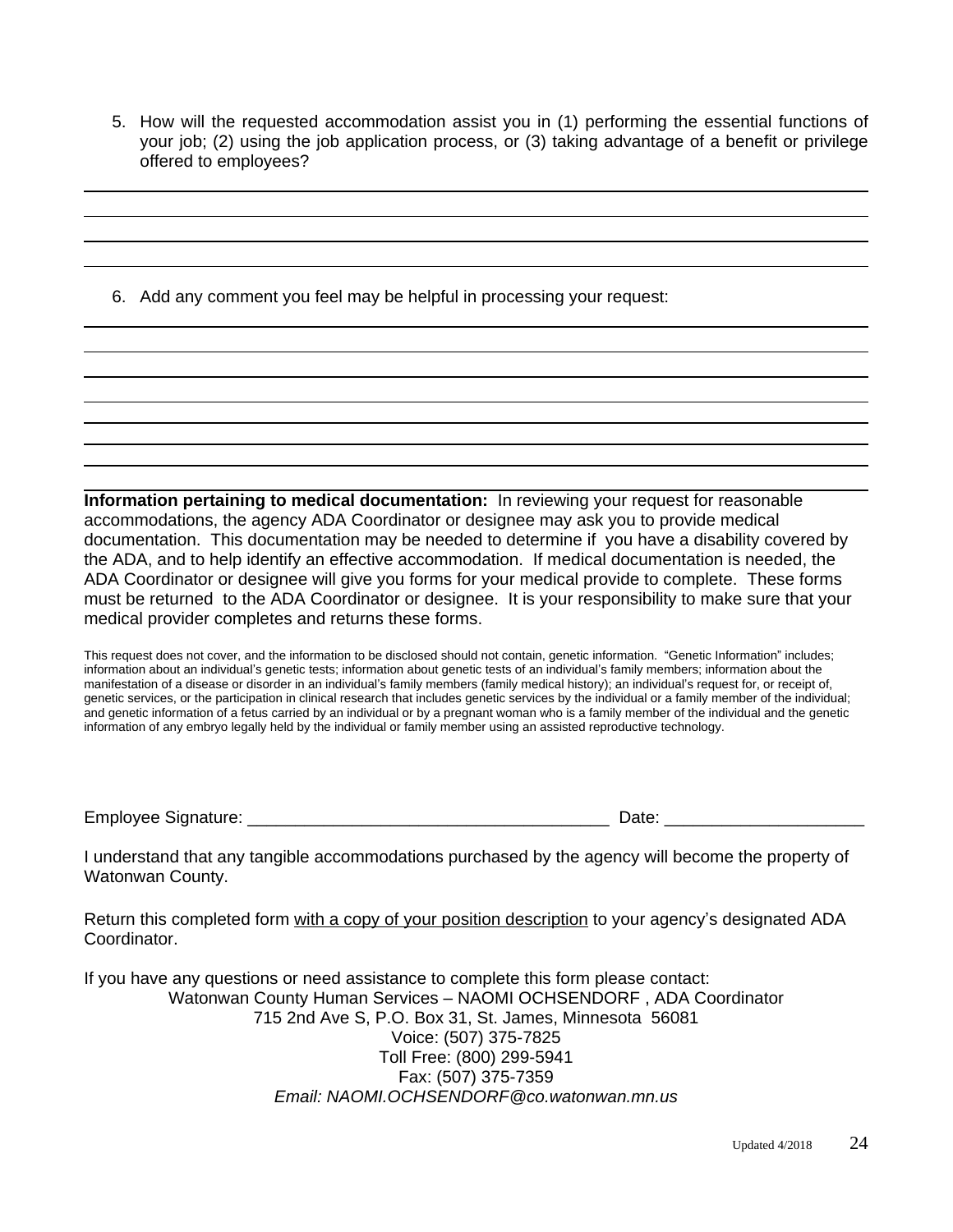#### **VII. APPENDIX III**

#### **United States Equal Employment Opportunity Commission (EEOC) Minneapolis Area Office** Towle Building 330 South Second Ave, Suite 720 Minneapolis MN 55401-2224 P:800-669-4000 F: 612-335-4044 (TTY): 800-669-6820

ASL Video Phone: 844-234-5122 <http://www.eeoc.gov>

#### **United States Department of Justice's Civil Rights Division**

**US Department of Justice Civil Rights Division** 950 Pennsylvania Ave NW Office of the Assistant Attorney General, Main Washington, DC 20530 P: 202-514-4609 TTY: 202-514-0716 <https://www.justice.gov/crt>

#### **Minnesota Department of Human Rights**

Freeman Building 625 Robert St North St. Paul MN 55155 P: 651-539-1100 or 700-657-3704 MN Relay: 711 or 800-627-3529 F: 651-296-9042 <Http://mn.gov/mdhr/> [Info.MDHR@state.mn.us](mailto:Info.MDHR@state.mn.us)

#### **DHS Merit System**

Human Resources Merit System Box 64997 St. Paul, MN 55164-0997 P: 651-431-2990 F: 651-431-7444 <https://mn.gov/dhs/> [dhs.merit.system@state.mn.us](mailto:dhs.merit.system@state.mn.us)